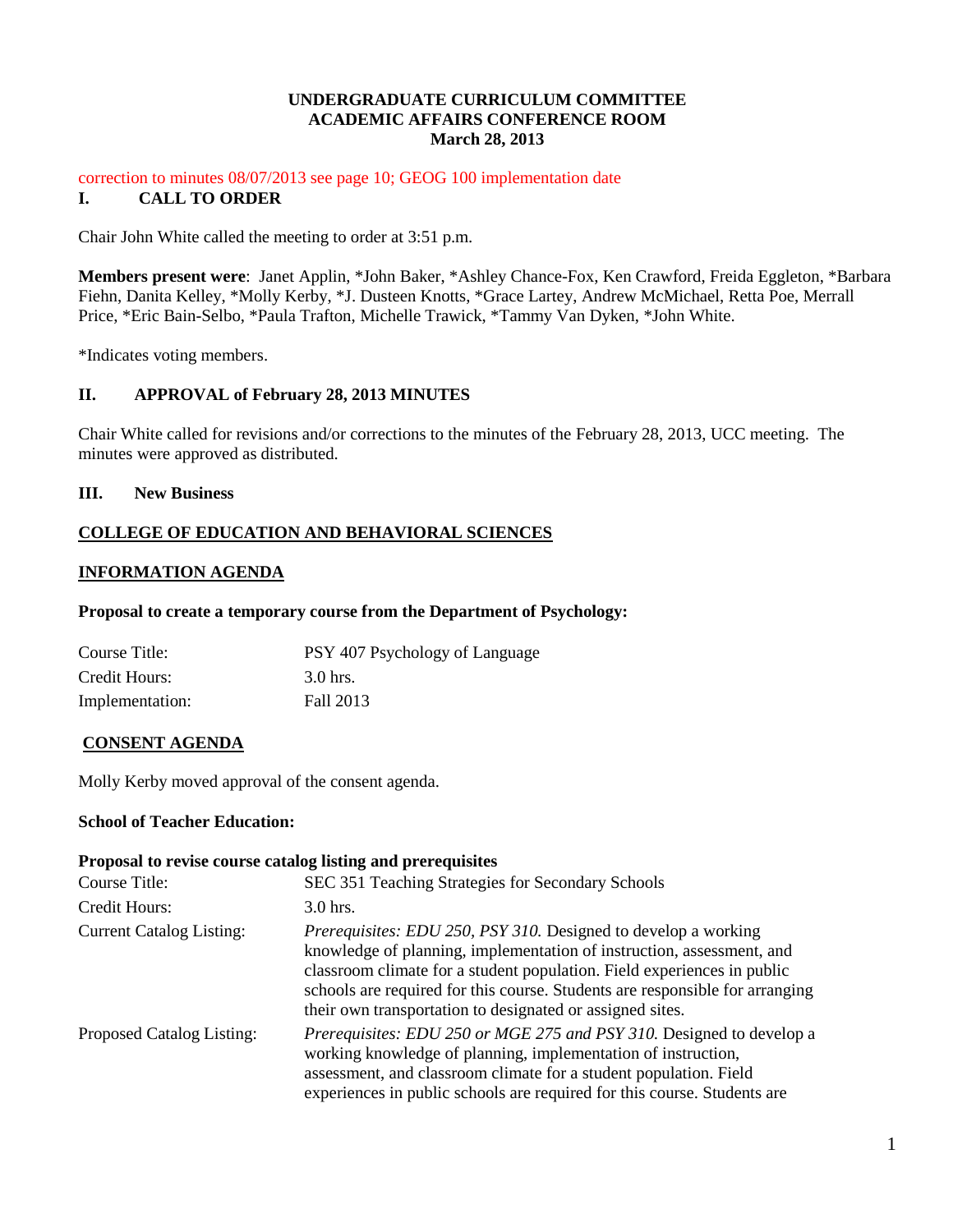responsible for arranging their own transportation to designated or assigned sites.

Implementation: *\*Spring 2014 \*Friendly amendment.*

## **Proposal to revise course prerequisites**

| Course Title:                                                    | SEC 352 Planning for Student Diversity                         |
|------------------------------------------------------------------|----------------------------------------------------------------|
| Credit Hours:                                                    | $3.0$ hrs.                                                     |
| Current<br>Prerequisites/Corequisites:                           | EDU 250, PSY 310 (SEC 351 pre- or corequisite).                |
| Proposed<br>Prerequisites/Corequisites:                          | EDU 250 or MGE 275, and PSY 310 (SEC 351 pre- or corequisite). |
| Implementation:<br>*Friendly amendment.                          | $*$ Spring 2014                                                |
| John Baker seconded the motion. The consent agenda was approved. |                                                                |

## **ACTION AGENDA**

J. Dusteen Knotts moved approval of the following **proposal to revise a certification policy from the College of Education and Behavioral Sciences:**

| Identification:        | Policy on Expiration of Courses and Programs Leading to Professional<br><b>Education Certification</b>                                                                                                                                                                                                                                                                                                                                                                                                                                                                                                                                                                                                                                                                                                                                                                                                                    |
|------------------------|---------------------------------------------------------------------------------------------------------------------------------------------------------------------------------------------------------------------------------------------------------------------------------------------------------------------------------------------------------------------------------------------------------------------------------------------------------------------------------------------------------------------------------------------------------------------------------------------------------------------------------------------------------------------------------------------------------------------------------------------------------------------------------------------------------------------------------------------------------------------------------------------------------------------------|
| <b>Current Policy:</b> | Current policy:<br>For undergraduate certification-only programs:<br>A student who entered WKU as a beginning freshman or transfer student<br>Fall 2005 and thereafter (i.e., iCAP-eligible students) will be allowed seven<br>consecutive years from the student's catalog term (initial term of entry) to<br>complete teacher certification requirements. The Dean of the College of<br>Education and Behavioral Sciences may grant an extension to this deadline.                                                                                                                                                                                                                                                                                                                                                                                                                                                      |
|                        | For undergraduate courses used to satisfy requirements in programs leading<br>to teacher certification:<br>Approved courses for programs leading to teacher certification must be<br>aligned with current standards. Some older courses are not aligned with<br>current standards, and thus it may not be appropriate to count them in a<br>student's program. Generally speaking, professional education and<br>"content" courses used to satisfy program requirements in programs<br>leading to professional education certification should be no more than 10<br>years old. Decisions about whether older courses may be used will be made<br>on a case-by-case basis by the department head of the student's major.<br>Students who wish to use courses older than 10 years to satisfy program<br>requirements may be required to demonstrate proficiency related to current<br>course content and learning outcomes. |
|                        | For graduate certification-only programs, endorsement programs, Planned<br>Fifth-Year (Rank II) programs, and Planned Sixth-Year (Rank I) programs:<br>Course work for programs leading to certification in professional education<br>must be aligned with current standards. Some older courses are not aligned<br>with current standards, and thus it may not be appropriate to count them in                                                                                                                                                                                                                                                                                                                                                                                                                                                                                                                           |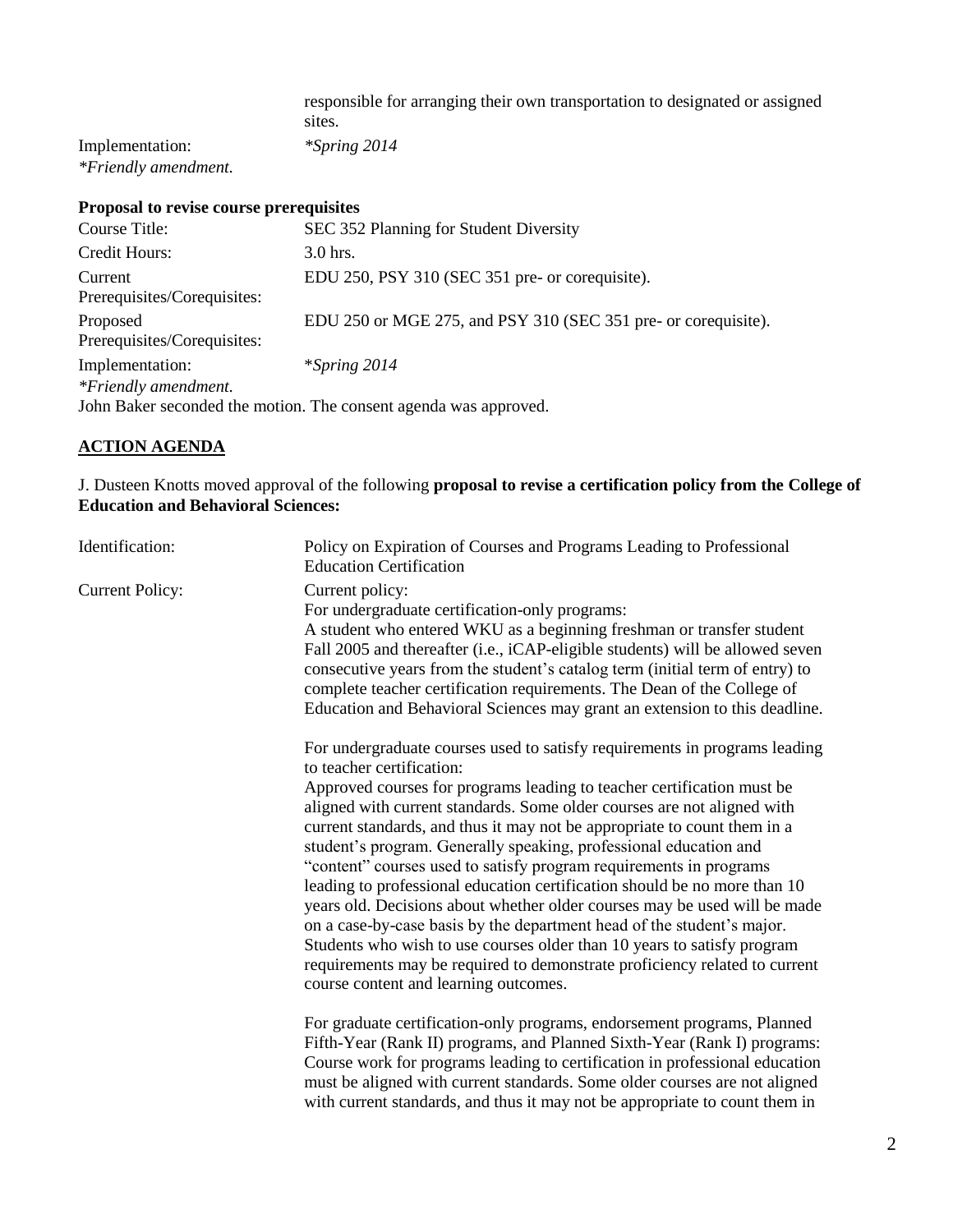|                  | a student's program. Generally speaking, courses used to satisfy program<br>requirements in programs leading to professional education certification<br>should be no more than 10 years old at the time that the certification<br>program is written. Decisions about whether older courses may be used<br>will be made on a case-by-case basis by the department head of the<br>student's major. Students may be required to demonstrate proficiency<br>related to current course content if they wish to satisfy program<br>requirements using courses taken more than 10 years prior to when the<br>student's program of studies is written. All requirements for graduate<br>certification-only, endorsement, Planned Fifth-Year, and Planned Sixth-<br>Year programs must be completed within 10 years from when the program<br>was written. Students may request an extension, which must be approved<br>by the Dean of the College of Education and Behavioral Sciences on<br>recommendation of the department head.<br>If the Commonwealth of Kentucky makes changes in certification<br>requirements, students seeking certification may be required to modify<br>their programs of study to meet the new requirements.                                                                                                                                                                                                                                                                                                                                                                                                                                                                                                                                                                                              |
|------------------|-------------------------------------------------------------------------------------------------------------------------------------------------------------------------------------------------------------------------------------------------------------------------------------------------------------------------------------------------------------------------------------------------------------------------------------------------------------------------------------------------------------------------------------------------------------------------------------------------------------------------------------------------------------------------------------------------------------------------------------------------------------------------------------------------------------------------------------------------------------------------------------------------------------------------------------------------------------------------------------------------------------------------------------------------------------------------------------------------------------------------------------------------------------------------------------------------------------------------------------------------------------------------------------------------------------------------------------------------------------------------------------------------------------------------------------------------------------------------------------------------------------------------------------------------------------------------------------------------------------------------------------------------------------------------------------------------------------------------------------------------------------------------------------------------------------------------------|
| Proposed Policy: | Proposed policy:                                                                                                                                                                                                                                                                                                                                                                                                                                                                                                                                                                                                                                                                                                                                                                                                                                                                                                                                                                                                                                                                                                                                                                                                                                                                                                                                                                                                                                                                                                                                                                                                                                                                                                                                                                                                              |
|                  | For undergraduate certification-only programs:<br>A student who entered WKU as a beginning freshman or transfer student<br>Fall 2005 and thereafter (i.e., iCAP-eligible students) will be allowed seven<br>consecutive years from the student's catalog term (initial term of entry) to<br>complete teacher certification requirements. The Dean of the College of<br>Education and Behavioral Sciences may grant an extension to this deadline.                                                                                                                                                                                                                                                                                                                                                                                                                                                                                                                                                                                                                                                                                                                                                                                                                                                                                                                                                                                                                                                                                                                                                                                                                                                                                                                                                                             |
|                  | For undergraduate courses used to satisfy requirements in programs leading<br>to teacher certification:<br>Consistent with NCATE Standard 1 (Candidate Knowledge, Skills, and<br>Professional Dispositions), approved courses for programs leading to<br>teacher certification must be aligned with current standards. Some older<br>courses may not be aligned with current standards, and thus it may not be<br>appropriate to count them in a student's program. Generally speaking,<br>professional education and "content" courses used to satisfy program<br>requirements in programs leading to professional education certification<br>should be no more than 10 years old. Decisions about whether older<br>content courses may be used will be made on a case-by-case basis by the<br>department head of the student's major. For students in programs leading to<br>secondary certification (Grades P-12, 5-12, and 8-12), decisions about<br>whether older pedagogy courses may be used will be made by the faculty<br>in the department in which the course is offered. However, if the pedagogy<br>course is offered outside of the School of Teacher Education, the decision<br>about whether the course may be used will be made in consultation with<br>the School of Teacher Education. In all cases, documentation regarding the<br>currency of course content and the alignment of the course with current<br>teacher standards must be provided by the student and approved by the<br>department that offers the course, upon recommendation from the School<br>of Teacher Education when appropriate. Students who wish to use courses<br>older than 10 years to satisfy program requirements may be required to<br>demonstrate proficiency related to current course content and learning<br>outcomes. |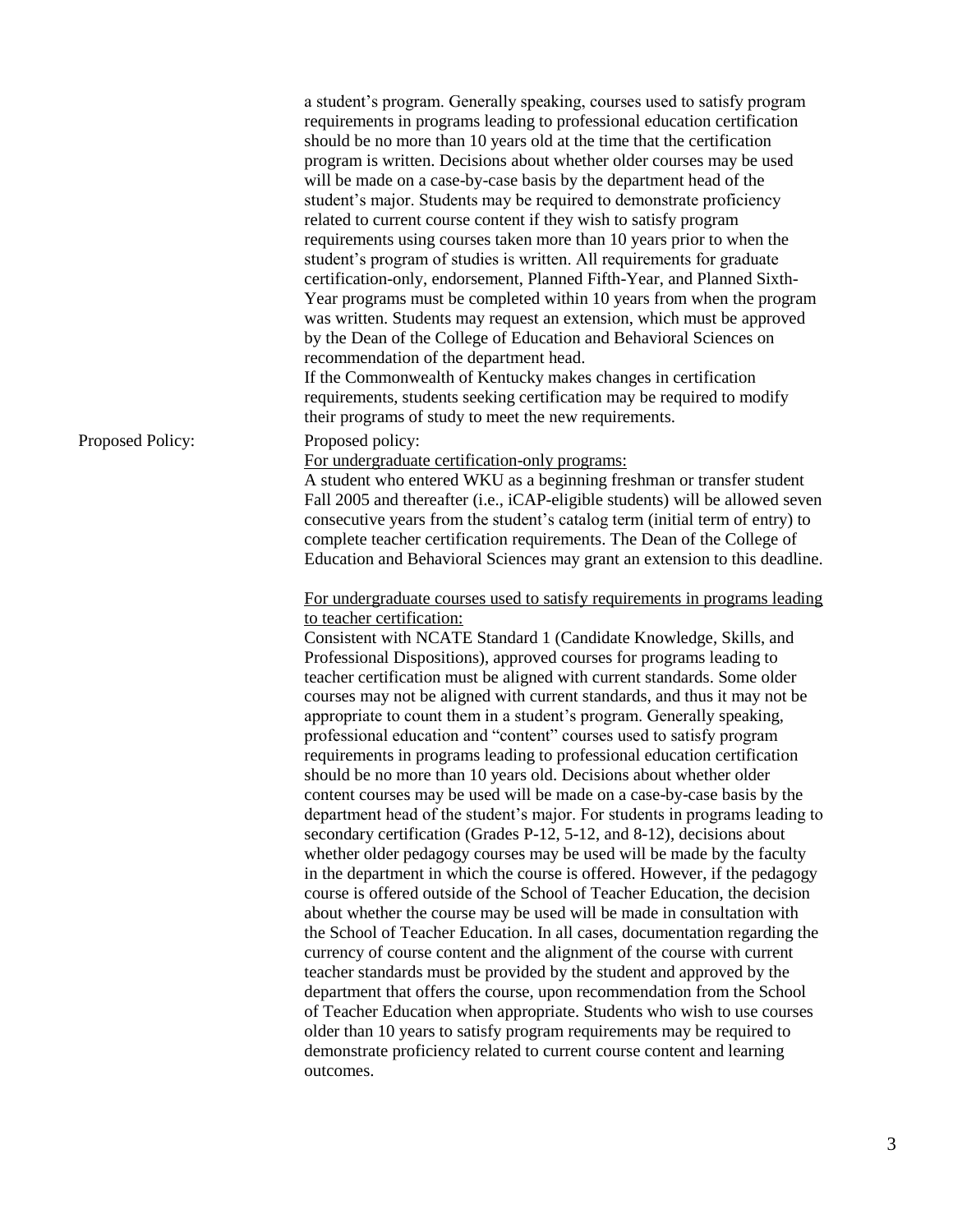For graduate certification-only programs, endorsement programs, Planned Fifth-Year (Rank II) programs, and Planned Sixth-Year (Rank I) programs: Course work for programs leading to certification in professional education must be aligned with current standards. Some older courses are not aligned with current standards, and thus it may not be appropriate to count them in a student's program. Generally speaking, courses used to satisfy program requirements in programs leading to professional education certification should be no more than 10 years old at the time that the certification program is written. Decisions about whether older courses may be used will be made on a case-by-case basis by the department head of the student's major. Students may be required to demonstrate proficiency related to current course content if they wish to satisfy program requirements using courses taken more than 10 years prior to when the student's program of studies is written. All requirements for graduate certification-only, endorsement, Planned Fifth-Year, and Planned Sixth-Year programs must be completed within ten years from the date the first course was taken. Students may request an extension, which must be approved by the Dean of the College of Education and Behavioral Sciences on recommendation of the advisor and department head. Implementation: Upon approval

Grace Lartey seconded the motion. The motion carried.

Ashley Chance-Fox moved approval of the following **proposal to create a new course from the Department of Psychology:**

| Course Title:       | PSY 407 Psychology of Language                                                                                             |
|---------------------|----------------------------------------------------------------------------------------------------------------------------|
| Abbr. Course Title: | Psychology of Language                                                                                                     |
| Credit Hours:       | $3.0$ hrs.                                                                                                                 |
| Prerequisites:      | PSY 210 and PSY 211 with a grade of "C" or better, and junior standing or<br>permission of the instructor                  |
| Catalog Listing:    | Overview of scientific study of human language abilities, with primary<br>emphasis on individual psychological mechanisms. |
| Implementation:     | Fall 2013                                                                                                                  |

Molly Kerby seconded the motion. The motion carried.

John Baker moved approval of the following **proposals to revise a program from the Department of Psychology:**

| Program Title:                 | Psychology Extended Major                                                                                             |
|--------------------------------|-----------------------------------------------------------------------------------------------------------------------|
| Reference Number:              | 591                                                                                                                   |
| <b>Required Hours:</b>         | 52                                                                                                                    |
| Identification:                | Addition of a new course, PSY *407 Psychology of Language, to the<br>Learning/Cognition restricted elective category. |
| <b>Effective Catalog Year:</b> | Fall 2013                                                                                                             |
| *Friendly amendment.           |                                                                                                                       |
| Program Title:                 | Psychology General Major                                                                                              |
| Reference Number:              | 760                                                                                                                   |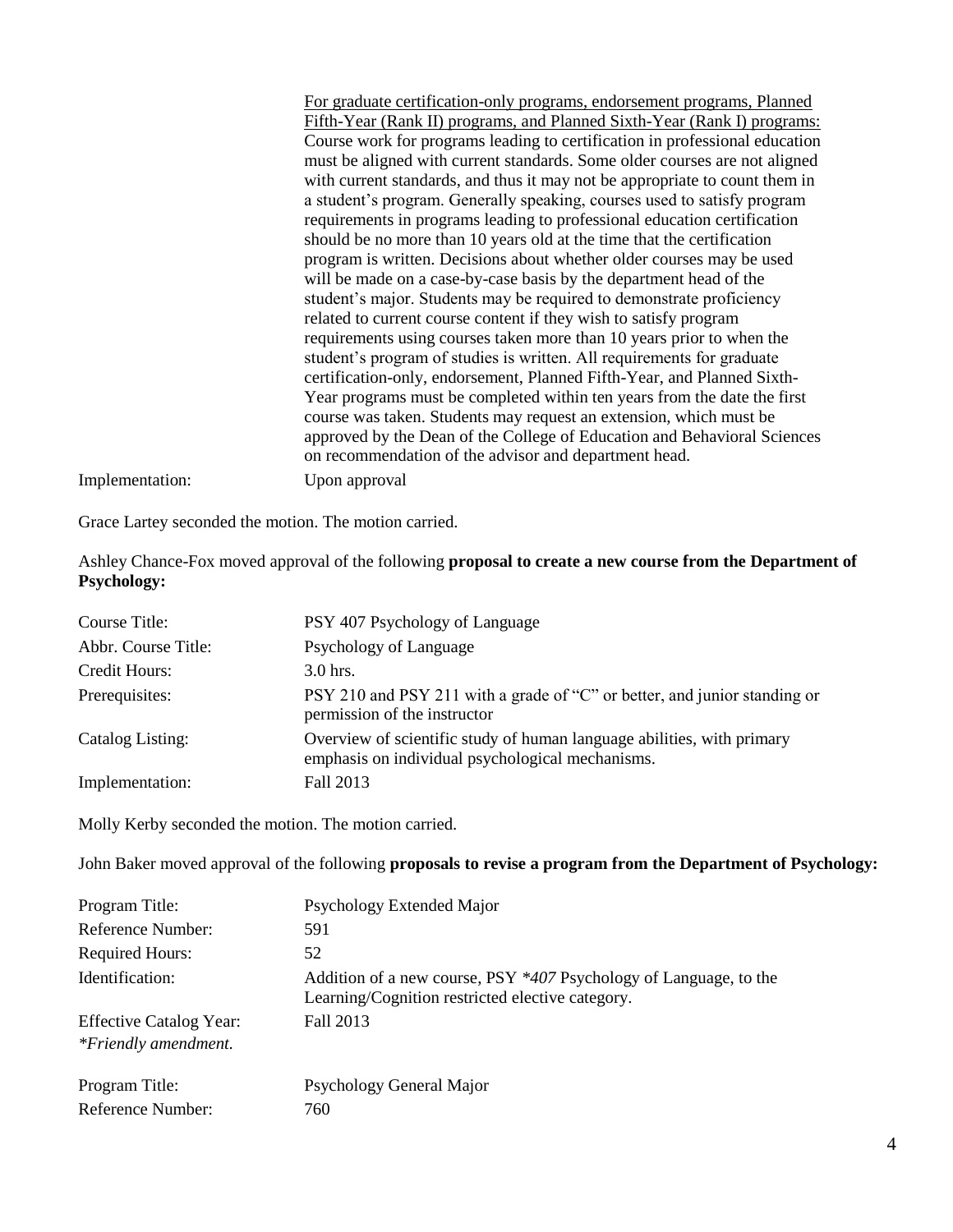| <b>Required Hours:</b>                               | 37                                                                                                                    |
|------------------------------------------------------|-----------------------------------------------------------------------------------------------------------------------|
| Identification:                                      | Addition of a new course, PSY *407 Psychology of Language, to the<br>Learning/Cognition restricted elective category. |
| <b>Effective Catalog Year:</b>                       | Fall 2013                                                                                                             |
| *Friendly amendment.                                 |                                                                                                                       |
| J.D. Knotts seconded the motion. The motion carried. |                                                                                                                       |

### **GORDON FORD COLLEGE OF BUSINESS**

## **CONSENT AGENDA**

Ashley Chance-Fox moved approval of the consent agenda.

## **Department of Economics:**

#### **Proposal to delete a course**

| Course Title:   | ECON 460 Business and Economic Fluctuations |
|-----------------|---------------------------------------------|
| Credit Hours:   | $3.0$ hrs.                                  |
| Implementation: | Fall 2013                                   |
| Course Title:   | ECON 386 Economies in Transition            |
| Credit Hours:   | $3.0$ hrs.                                  |
| Implementation: | Fall 2013                                   |
| Course Title:   | ECON 365 Economics of Aging                 |
| Credit Hours:   | $3.0$ hrs.                                  |
| Implementation: | Fall 2013                                   |
|                 |                                             |

# **Proposal to revise course prerequisites/corequisites**

| Course Title:                | <b>ECON 496 International Monetary Economics</b> |
|------------------------------|--------------------------------------------------|
| Credit Hours:                | 3.0 hrs.                                         |
| <b>Current Prerequisite:</b> | ECON 380                                         |
| Proposed Prerequisites:      | ECON 202 and ECON 203                            |
| Implementation:              | <i>*Fall</i> 2014                                |
| *Friendly amendment.         |                                                  |

## **Department of Marketing and Sales:**

## **Proposal to revise course prerequisites**

| Course Title:                 | <b>MKT</b> 422 Marketing Management         |
|-------------------------------|---------------------------------------------|
| Credit Hours:                 | $3.0$ hrs.                                  |
| <b>Current Prerequisites:</b> | MKT $220 + 6$ additional hours of marketing |
| Proposed Prerequisite:        | graduating marketing major                  |
| Implementation:               | $*$ Fall 2014                               |
| *Friendly amendment.          |                                             |

Molly Kerby seconded the motion. The consent agenda was approved.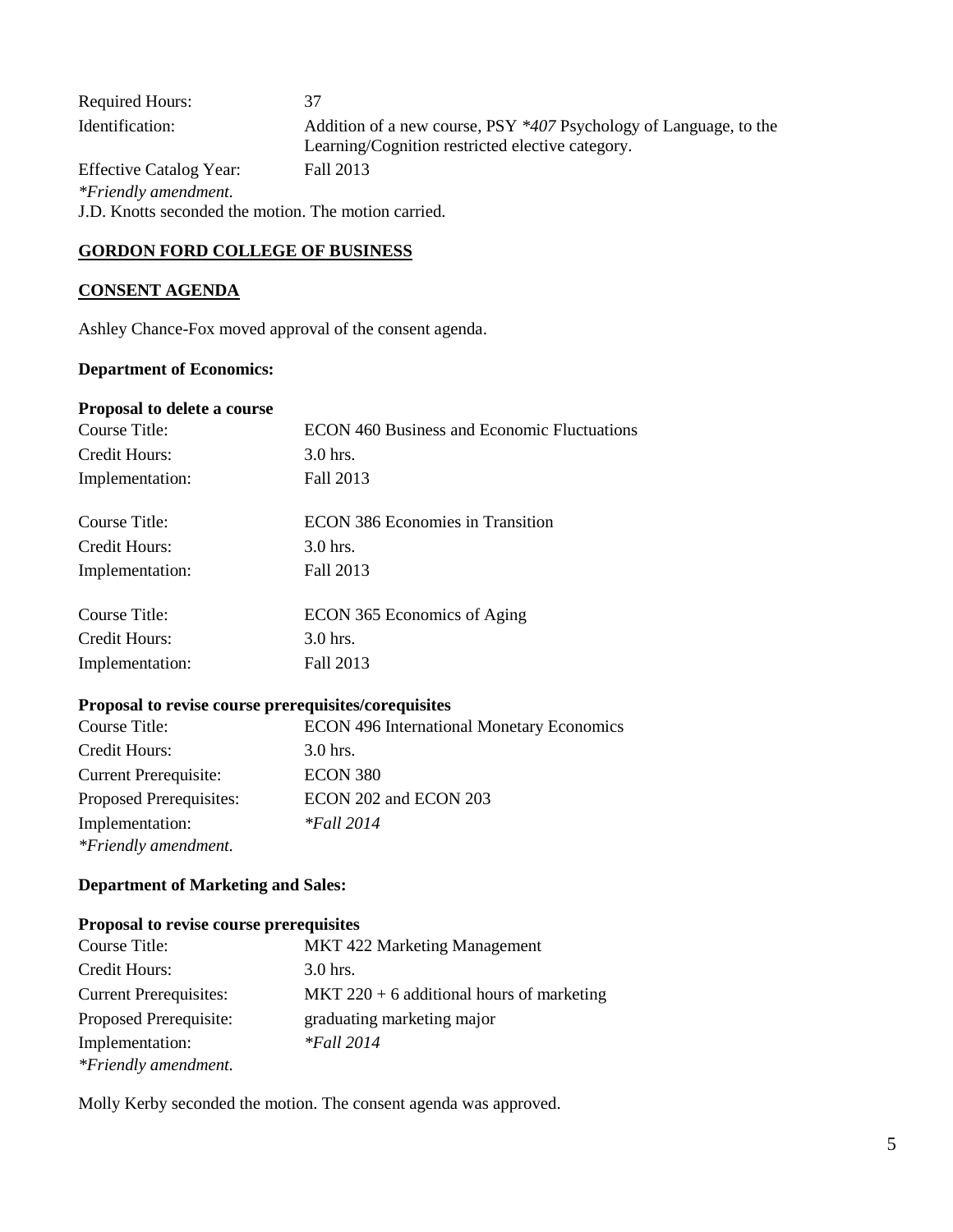## **POTTER COLLEGE OF ARTS AND LETTERS**

## **INFORMATION AGENDA**

### **Department of Sociology:**

### **Proposal to change a course prefix**

| <b>Current Course Prefix:</b> | SOCL.                                                                |
|-------------------------------|----------------------------------------------------------------------|
| Proposed Course Prefix:       | <b>CRIM</b>                                                          |
| Course Numbers:               | 231, 232, 233, 330, 332, 361, 380, 432, 434, 437, 438, 439, 446, 451 |
| Implementation:               | Fall 2014                                                            |

### **CONSENT AGENDA**

Scott Grubbs moved approval of the consent agenda.

## **Department of Folk Studies and Anthropology:**

#### **Proposal to suspend a course**

| Course Title:   | FLK 477 Folk Art and Technology |
|-----------------|---------------------------------|
| Credit Hours:   | 3.0 hrs.                        |
| Implementation: | Fall 2013                       |

# **School of Journalism and Broadcasting:**

#### **Proposal to suspend a course**

| Course Title:   | FILM 483 Film Studies Seminar |
|-----------------|-------------------------------|
| Credit Hours:   | $2.0$ hrs.                    |
| Implementation: | Fall 2013                     |
|                 |                               |

| Course Title:   | FILM 485 Senior Seminar |
|-----------------|-------------------------|
| Credit Hours:   | $1.0$ hrs.              |
| Implementation: | Fall 2013               |

### **Department of English:**

### **Proposal to delete a course**

| Course Title:   | ENG 101 Freshman English |
|-----------------|--------------------------|
| Credit Hours:   | 3.0 hrs.                 |
| Implementation: | Fall 2013                |
|                 |                          |
| Course Title:   | ENG 102 Freshman English |
| Credit Hours:   | 3.0 hrs.                 |
| Implementation: | Fall 2013                |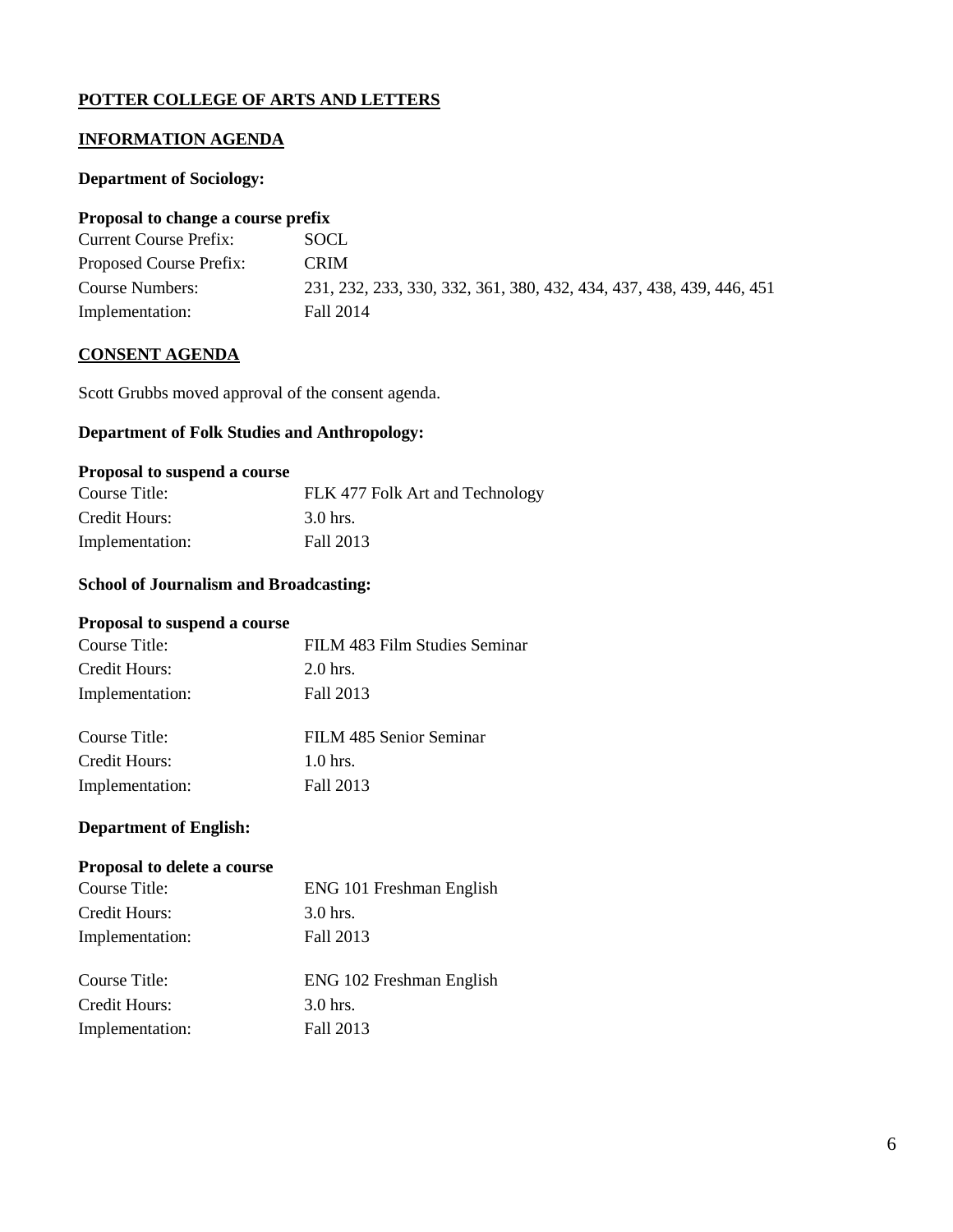| Course Title:   | ENG 183 Intro to Literature |
|-----------------|-----------------------------|
| Credit Hours:   | $3.0$ hrs.                  |
| Implementation: | Fall 2013                   |
|                 |                             |
| Course Title:   | ENG 283 Intro to Literature |
| Credit Hours:   | $3.0$ hrs.                  |
| Implementation: | Fall 2013                   |
|                 |                             |

# **Department of Folk Studies and Anthropology:**

## **Proposal to delete a course**

| <b>Course Title:</b> | <b>ANTH 380 American Indian/First Nations Linguistics</b> |
|----------------------|-----------------------------------------------------------|
| <b>Credit Hours:</b> | 3.0 hrs.                                                  |
| Implementation:      | Fall 2013                                                 |
| Course Title:        | <b>ANTH 411 American Indian/First Nations Music</b>       |
| <b>Credit Hours:</b> | 3.0 hrs.                                                  |
| Implementation:      | Fall 2013                                                 |
| <b>Course Title:</b> | <b>ANTH 430 Kentucky Archaeology</b>                      |
| <b>Credit Hours:</b> | 3.0 hrs.                                                  |
| Implementation:      | Fall 2013                                                 |
| <b>Course Title:</b> | <b>ANTH 445 Language and Culture</b>                      |
| <b>Credit Hours:</b> | $3.0$ hrs.                                                |
| Implementation:      | Fall 2013                                                 |
| <b>Course Title:</b> | FLK 380 European Folklife                                 |
| <b>Credit Hours:</b> | $3.0$ hrs.                                                |
| Implementation:      | Fall 2013                                                 |
| <b>Course Title:</b> | FLK 411 American Indian/First Nations Music               |
| Credit Hours:        | 3.0 hrs.                                                  |
| Implementation:      | Fall 2013                                                 |
| Course Title:        | FLK 446 Restoration of Historic Interiors                 |
| <b>Credit Hours:</b> | 3.0 hrs.                                                  |
| Implementation:      | Fall 2013                                                 |
| Course Title:        | FLK 447 History of Architecture Interiors III             |
| Credit Hours:        | 3.0 hrs.                                                  |
| Implementation:      | Fall 2013                                                 |

John Baker seconded the motion. The consent agenda was approved.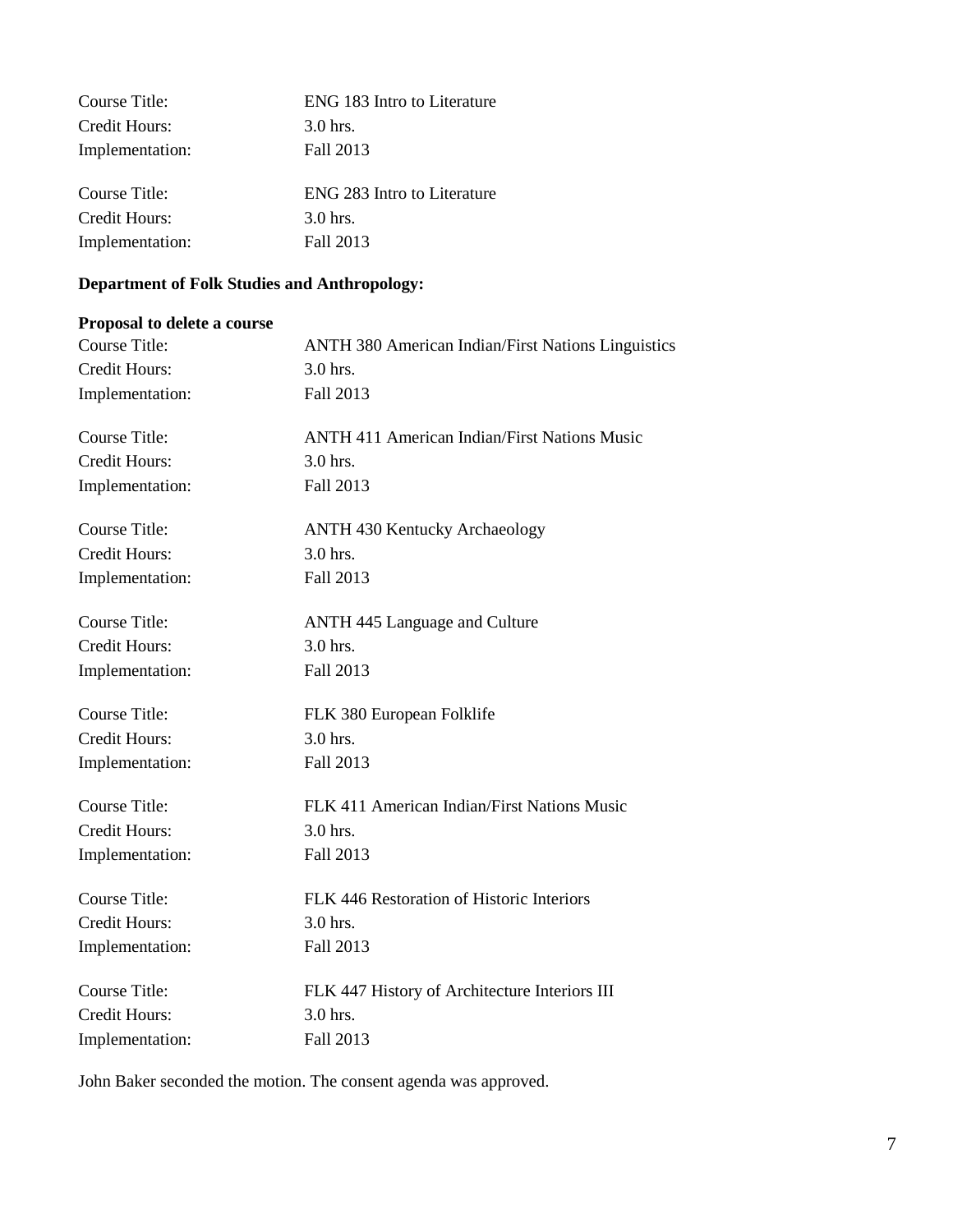## **ACTION AGENDA**

Molly Kerby moved approval of the following **proposal to create a new course from the Department of Folk Studies and Anthropology:**

| Course Title:       | FLK 330 Cultural Connections and Diversity                                                                                                                                       |
|---------------------|----------------------------------------------------------------------------------------------------------------------------------------------------------------------------------|
| Abbr. Course Title: | <b>Cultural Connections/Diversity</b>                                                                                                                                            |
| Credit Hours:       | $3.0$ hrs.                                                                                                                                                                       |
| Catalog Listing:    | Service learning course that examines the diversity of American culture<br>and engages students in activities to develop skills in working with a<br>variety of cultural groups. |
| Implementation:     | Fall 2013                                                                                                                                                                        |

John Baker seconded the motion. The motion carried.

John Baker moved approval of the following **proposal to create a new course from the School of Journalism and Broadcasting:**

| Course Title:       | FILM 486 Film Studies Capstone                                                                                                                                                                                                                                                                                  |
|---------------------|-----------------------------------------------------------------------------------------------------------------------------------------------------------------------------------------------------------------------------------------------------------------------------------------------------------------|
| Abbr. Course Title: | <b>Film Studies Capstone</b>                                                                                                                                                                                                                                                                                    |
| Credit Hours:       | $3.0$ hrs.                                                                                                                                                                                                                                                                                                      |
| Prerequisites:      | Major in film and senior standing                                                                                                                                                                                                                                                                               |
| Catalog Listing:    | A senior capstone experience synthesizing and assessing the complete field<br>of study for film majors. Emphasis on independent research and writing.<br>Includes an exploration of career and graduate study opportunities as well<br>as intensive research and analysis within a single area of film studies. |
| Implementation:     | Spring 2014                                                                                                                                                                                                                                                                                                     |

Molly Kerby seconded the motion. The motion carried.

Ashley Chance fox moved approval of the following **proposal to create a new course from the Department of Sociology:**

| Course Title:       | CRIM 499 Senior Seminar in Criminology                                                                                                                                                                                                             |
|---------------------|----------------------------------------------------------------------------------------------------------------------------------------------------------------------------------------------------------------------------------------------------|
| Abbr. Course Title: | Senior Seminar                                                                                                                                                                                                                                     |
| Credit Hours:       | $1.0$ hrs.                                                                                                                                                                                                                                         |
| Prerequisite:       | Senior Standing                                                                                                                                                                                                                                    |
| Catalog Listing:    | This course integrates fundamental concepts, theories, research methods,<br>and substantive subject areas learned during the study of criminology. This<br>course serves as the capstone course for the criminology major. (Grading:<br>Pass/Fail) |
| Implementation:     | Fall 2014                                                                                                                                                                                                                                          |

J. Dusteen Knotts seconded the motion. The motion carried.

Scott Grubbs moved to postpone definitely to the next meeting the **proposal to create a new major program from the Department of Sociology:**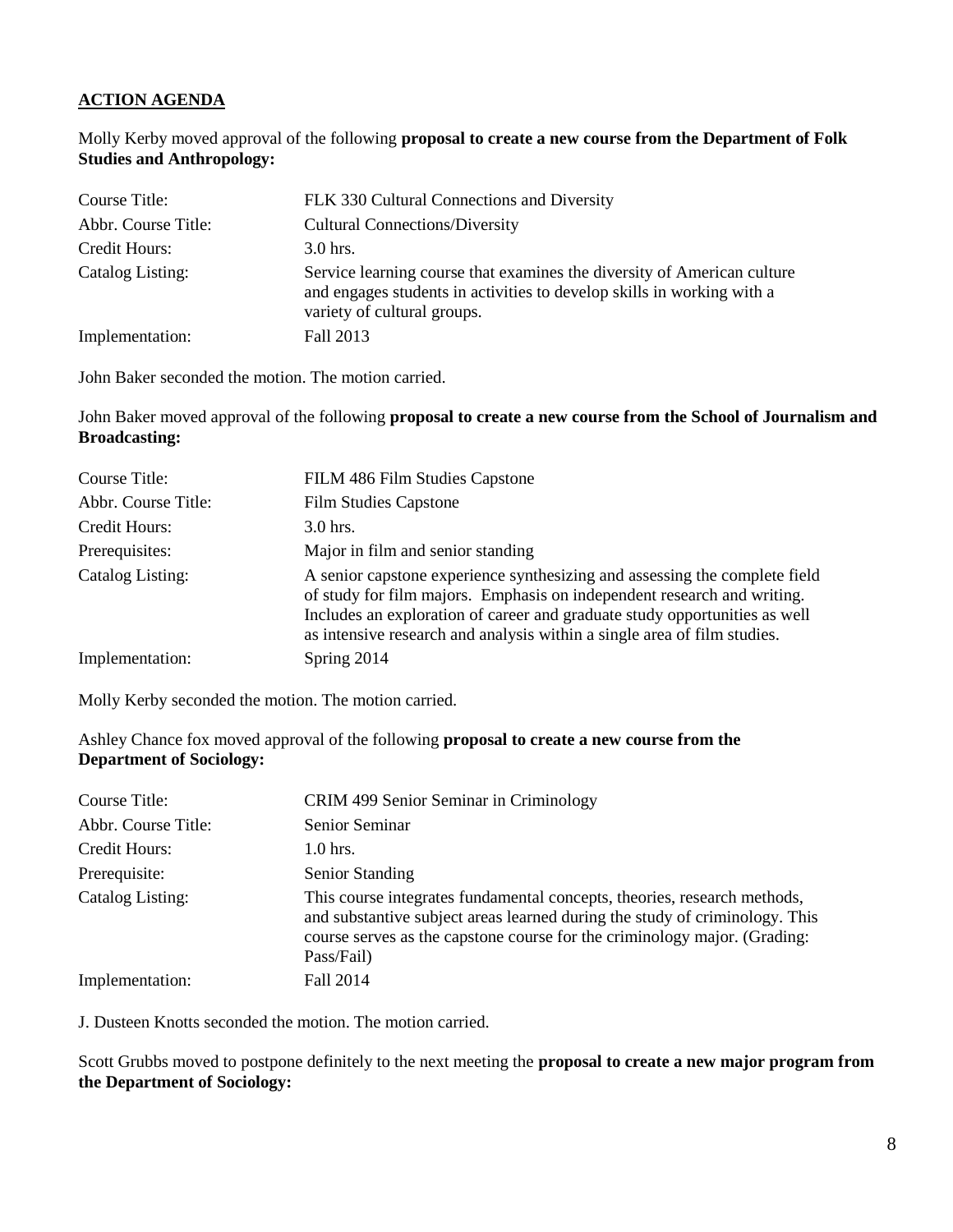| Program Title:         | Criminology |
|------------------------|-------------|
| Reference Number:      | <b>TBA</b>  |
| <b>Required Hours:</b> | 34          |

J. Dusteen Knotts seconded the motion. The motion to postpone definitely carried.

Ashley Chance-Fox moved approval of the following **proposal to revise course credit hours from the School of Journalism and Broadcasting:**

| Course Title:                | FILM 482 Film Production and Workshop |
|------------------------------|---------------------------------------|
| <b>Current Credit Hours:</b> | $2.0$ hrs.                            |
| Proposed Credit Hours:       | $3.0$ hrs.                            |
| Implementation:              | Spring 2014                           |

Grace Lartey seconded the motion. The motion carried.

John Baker moved approval of the following **proposal to revise a program from the Department of English:**

| Program Title:                 | Minor in Creative Writing                                                                 |
|--------------------------------|-------------------------------------------------------------------------------------------|
| Reference Number:              | 348                                                                                       |
| <b>Required Hours:</b>         | 21                                                                                        |
| Identification:                | Change in course catalog description to include a broader range of<br>Literature courses. |
| <b>Effective Catalog Year:</b> | Fall 2013                                                                                 |
| See proposal for details.      |                                                                                           |

J. Dusteen Knotts seconded the motion. The motion carried.

J. Dusteen Knotts moved approval of the following **proposal to revise a program from the School of Journalism and Broadcasting:**

| Program Title:                 | Major in Film                                                                                                                                                                                                                                                                                                                                                                                                                                      |
|--------------------------------|----------------------------------------------------------------------------------------------------------------------------------------------------------------------------------------------------------------------------------------------------------------------------------------------------------------------------------------------------------------------------------------------------------------------------------------------------|
| Reference Number:              | 667                                                                                                                                                                                                                                                                                                                                                                                                                                                |
| <b>Required Hours:</b>         | 35                                                                                                                                                                                                                                                                                                                                                                                                                                                 |
| Identification:                | Change class status to required: FILM 482 Film Production Workshop<br>Add required class:<br>FILM 486 Film Studies Capstone<br>Remove required class:<br>FILM 483 Film Studies Seminar<br>Remove required class:<br>FILM 485 Senior Seminar<br>Add elective to World Cinema category: FILM 399 Special Topics in<br>Film [International Cinema]<br>Remove "Workshop/Seminar" section<br>$\bullet$<br>Revise total credit hours from 35 to 36 hours |
| <b>Effective Catalog Year:</b> | Correct catalog listing of course #: ANTH 488 to ANTH 448<br>Fall 2013                                                                                                                                                                                                                                                                                                                                                                             |

Scott Grubbs seconded the motion. The motion carried.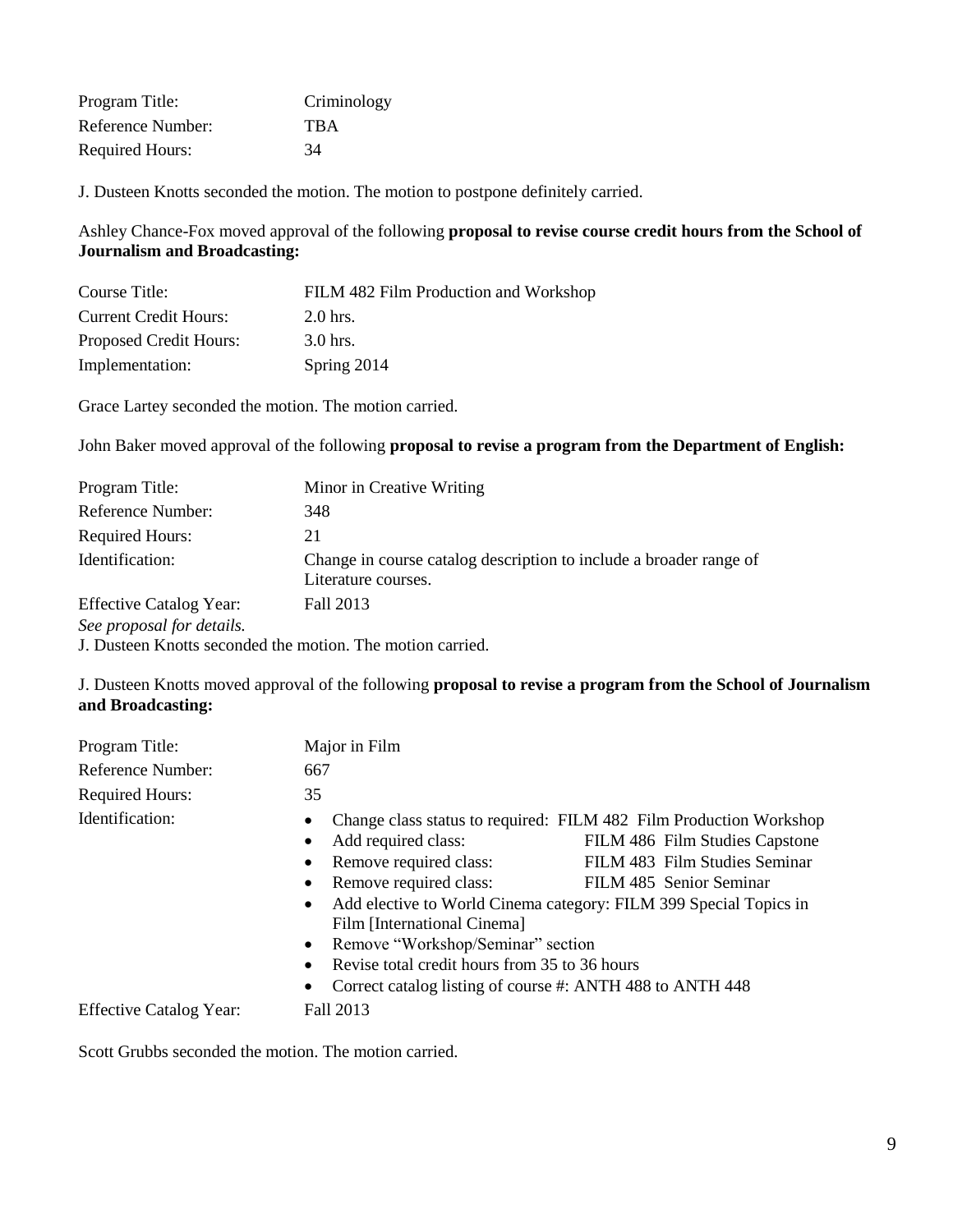## **OGDEN COLLEGE OF SCIENCE AND ENGINEERING**

# **INFORMATION AGENDA**

#### **Department of Mathematics:**

#### **Proposal to create a temporary course**

| Course Title:   | MATH 123 Mathematical Applications for Business |
|-----------------|-------------------------------------------------|
| Credit Hours:   | 3.0 hrs.                                        |
| Implementation: | Fall 2013                                       |

#### **CONSENT AGENDA**

Scott Grubbs moved approval of the consent agenda.

# **Department of Chemistry:**

# **Proposal to delete a course**

| Course Title:   | CHEM 110 Freshman Seminar |
|-----------------|---------------------------|
| Credit Hours:   | $1.0$ hrs.                |
| Implementation: | Fall 2013                 |

## **Department of Geography and Geology:**

## **Proposal to delete a course**

| Course Title:        | GEOG 100 Introduction to the Physical Environment            |
|----------------------|--------------------------------------------------------------|
| Credit Hours:        | 3.0 hrs.                                                     |
| Implementation:      | <b>Fall 2013</b> *Fall 2014 correction to minutes 08/07/2013 |
|                      |                                                              |
| Course Title:        | GEOG 203 Cartographic Orienteering                           |
| Credit Hours:        | $1.0$ hrs.                                                   |
| Implementation:      | Fall 2013                                                    |
|                      |                                                              |
| Course Title:        | GEOG 204 Volcanoes and Earthquakes                           |
| Credit Hours:        | 1.0 hrs.                                                     |
| Implementation:      | Fall 2013                                                    |
|                      |                                                              |
| Course Title:        | GEOG 205 Tornadoes                                           |
| <b>Credit Hours:</b> | $1.0$ hrs.                                                   |
| Implementation:      | Fall 2013                                                    |
| Course Title:        | GEOG 207 Hurricanes                                          |
| Credit Hours:        | 1.0 hrs.                                                     |
|                      |                                                              |
| Implementation:      | Fall 2013                                                    |
| Course Title:        | GEOG 208 Floods and Droughts                                 |
| Credit Hours:        | 1.0 hrs.                                                     |
|                      |                                                              |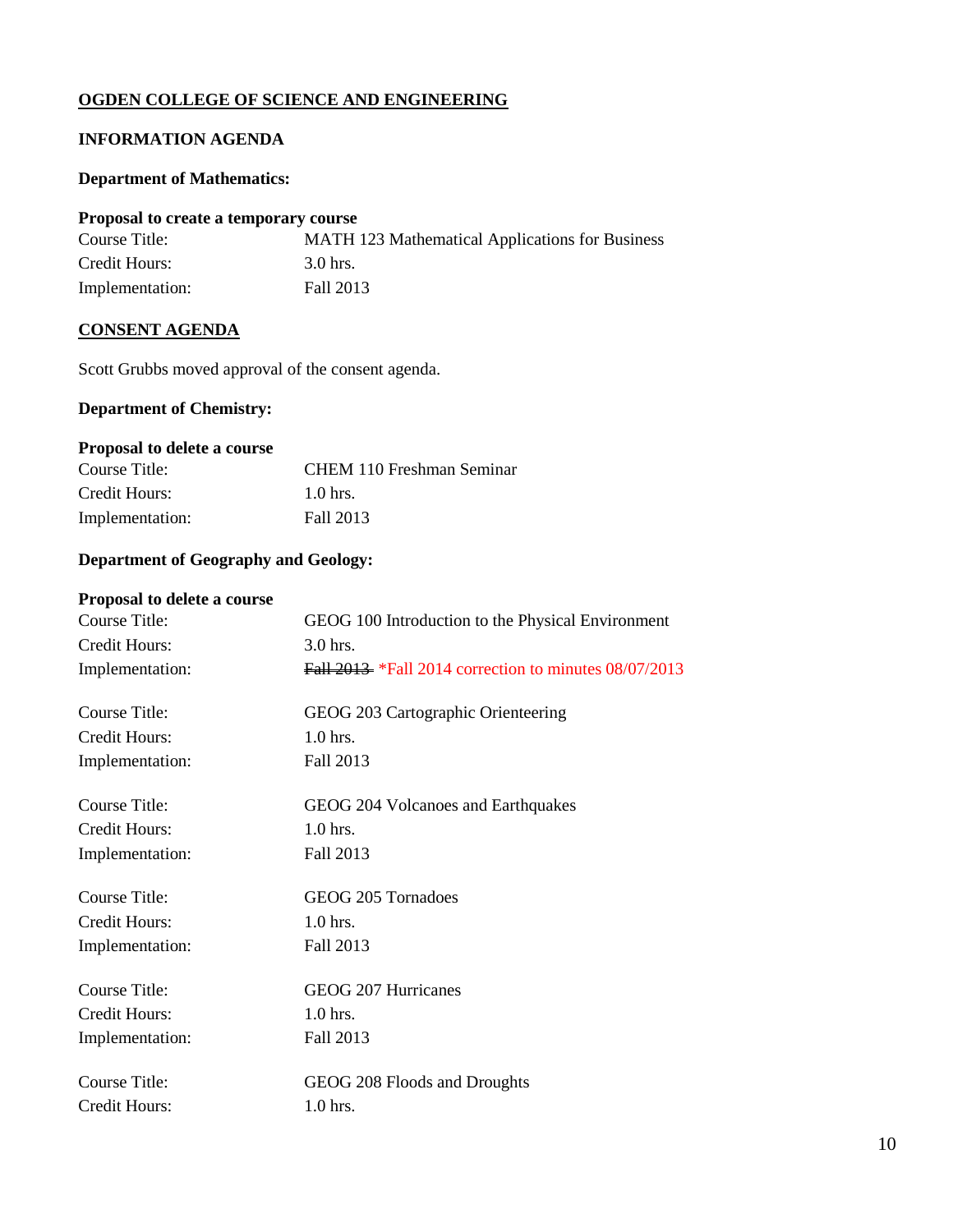| Implementation:      | Fall 2013                                    |
|----------------------|----------------------------------------------|
| Course Title:        | <b>GEOG 209 Natural Disasters</b>            |
| <b>Credit Hours:</b> | $1.0$ hrs.                                   |
| Implementation:      | Fall 2013                                    |
| Course Title:        | GEOG 416 Remote Sensing                      |
| <b>Credit Hours:</b> | 3.0 hrs.                                     |
| Implementation:      | Fall 2013                                    |
| Course Title:        | GEOG 421 Advanced Geomorphology              |
| <b>Credit Hours:</b> | 3.0 hrs.                                     |
| Implementation:      | Fall 2013                                    |
| Course Title:        | GEOG 454 Geography of Middle America         |
| <b>Credit Hours:</b> | 3.0 hrs.                                     |
| Implementation:      | Fall 2013                                    |
| Course Title:        | GEOG 479 Industrial and Commercial Geography |
| <b>Credit Hours:</b> | 3.0 hrs.                                     |
| Implementation:      | Fall 2013                                    |
| <b>Course Title:</b> | GEOG 488 Rural Planning                      |
| Credit Hours:        | 3.0 hrs.                                     |
| Implementation:      | Fall 2013                                    |
| <b>Course Title:</b> | GEOG 497 Spatial Decision Support Systems    |
| Credit Hours:        | 3.0 hrs.                                     |
| Implementation:      | Fall 2013                                    |
| Course Title:        | GEOL 102 Introduction to Geology             |
| <b>Credit Hours:</b> | 3.0 hrs.                                     |
| Implementation:      | Fall 2013                                    |
| <b>Course Title:</b> | GEOL 203 Cartographic Orienteering           |
| Credit Hours:        | $1.0$ hrs.                                   |
| Implementation:      | Fall 2013                                    |
| Course Title:        | GEOL 204 Volcanoes and Earthquakes           |
| Credit Hours:        | $1.0$ hrs.                                   |
| Implementation:      | Fall 2013                                    |
| <b>Course Title:</b> | <b>GEOL 209 Natural Disasters</b>            |
| Credit Hours:        | 1.0 hrs.                                     |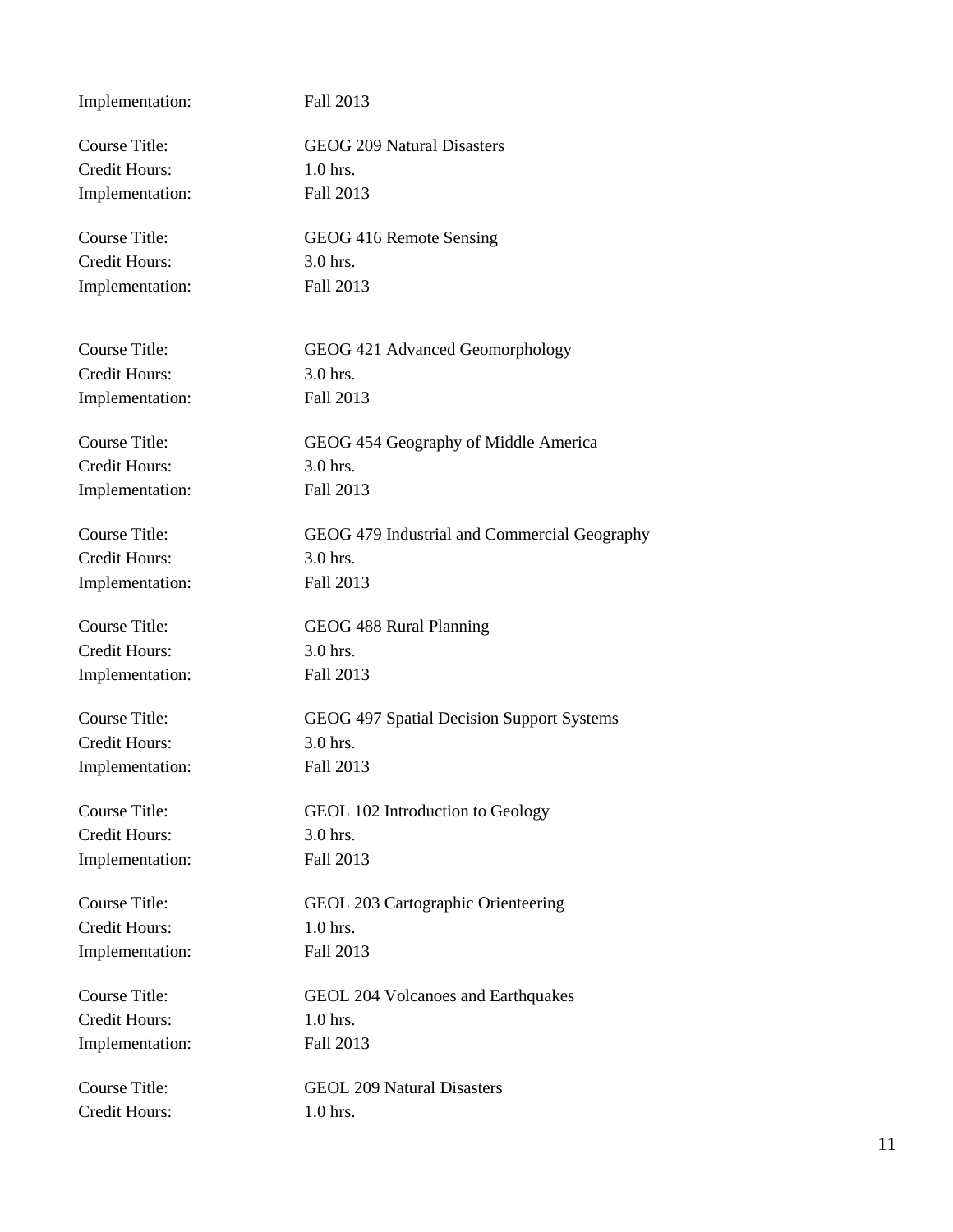| Implementation: | Fall 2013                                    |
|-----------------|----------------------------------------------|
| Course Title:   | GEOL 370 Principals of Stratigraphy          |
| Credit Hours:   | $3.0$ hrs.                                   |
| Implementation: | Fall 2013                                    |
| Course Title:   | GEOL 480 Coal Geology                        |
| Credit Hours:   | $3.0$ hrs.                                   |
| Implementation: | Fall 2013                                    |
| Course Title:   | <b>GEOL 486 Senior Environmental Seminar</b> |
| Credit Hours:   | $1.0$ hrs.                                   |
| Implementation: | Fall 2013                                    |
| Course Title:   | GEOL 492 Spatial Analysis                    |
| Credit Hours:   | $3.0$ hrs.                                   |
| Implementation: | Fall 2013                                    |

# **Department of Chemistry:**

## **Proposal to suspend a course**

| Course Title:   | CHEM 280 Introduction to Environmental Science |
|-----------------|------------------------------------------------|
| Credit Hours:   | 3.0 hrs.                                       |
| Implementation: | Fall 2013                                      |

# **Department of Geography and Geology:**

## **Proposal to suspend a course**

| Course Title:   | GEOG 428 Applied Groundwater Hydrology |
|-----------------|----------------------------------------|
| Credit Hours:   | 3.0 hrs.                               |
| Implementation: | Fall 2013                              |

# **Department of Biology:**

## **Proposal to reactivate a suspended course**

| Course Title:   | <b>BIOL 317 Plant Pathology</b>                   |
|-----------------|---------------------------------------------------|
| Credit Hours:   | $3.0$ hrs.                                        |
| Implementation: | Fall 2013                                         |
| Course Title:   | <b>BIOL</b> 464 Endocrinology                     |
| Credit Hours:   | $3.0$ hrs.                                        |
| Implementation: | Fall 2013                                         |
| Course Title:   | BIOL 280 An Introduction to Environmental Science |
| Credit Hours:   | $3.0$ hrs.                                        |
| Implementation: | Fall 2013                                         |
|                 |                                                   |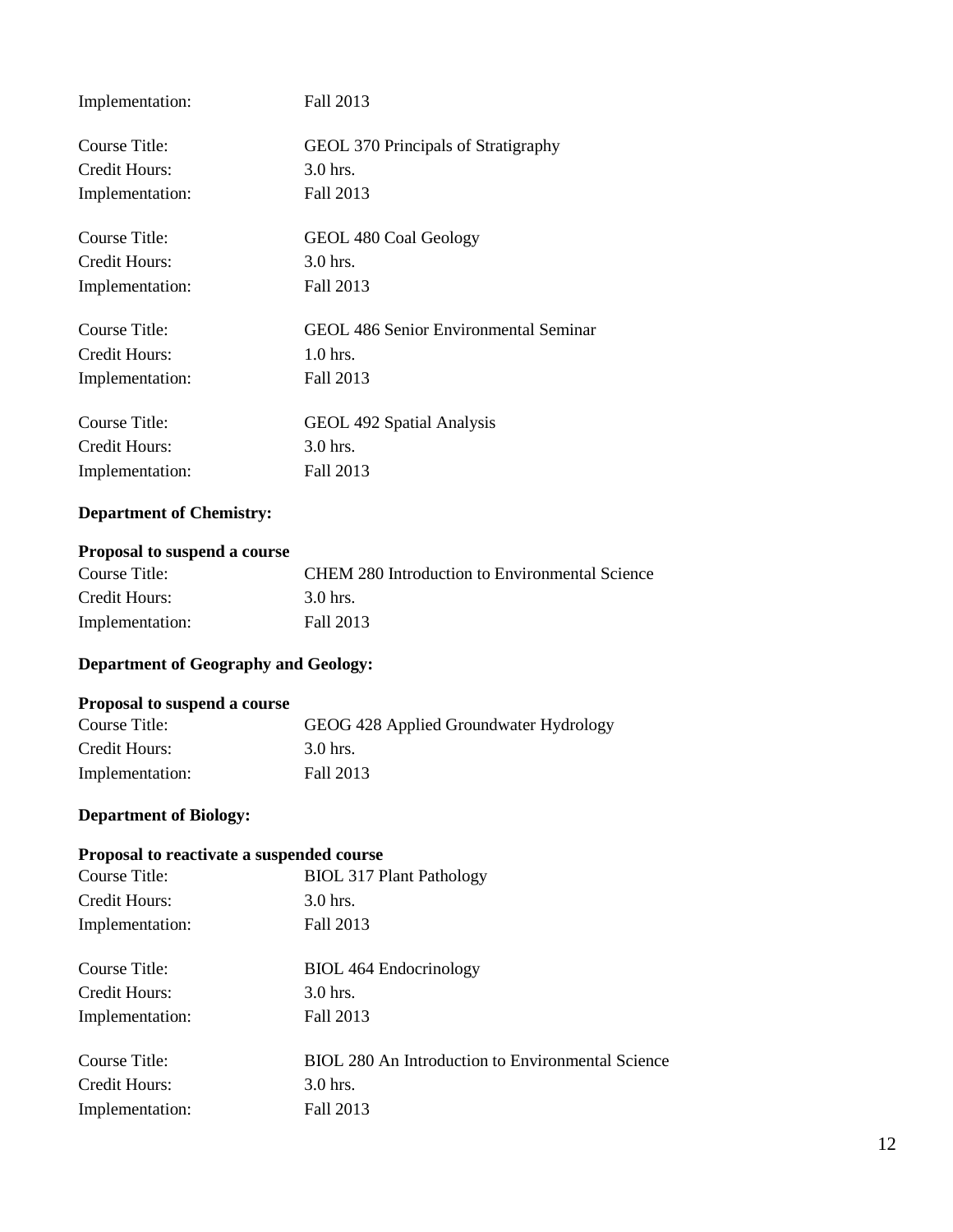| Course Title:   | GEOL 470 Tectonics |
|-----------------|--------------------|
| Credit Hours:   | 3.0 hrs.           |
| Implementation: | Fall 2013          |

### **Department of Computer Science:**

### **Proposal to revise course catalog listing**

| Course Title:                   | CS 280 Computer Science III                                                                                                                                                                                                             |
|---------------------------------|-----------------------------------------------------------------------------------------------------------------------------------------------------------------------------------------------------------------------------------------|
| Credit Hours:                   | $3.0$ hrs.                                                                                                                                                                                                                              |
| <b>Current Catalog Listing:</b> | Finite and discrete algebraic structures, including Boolean algebras,<br>directed and undirected graphs and the applications of these structures in<br>computer science.                                                                |
| Proposed Catalog Listing:       | Finite and discrete structures, including basic proof techniques, algorithm<br>analysis, graph concepts and algorithms, and introductions to finite state<br>machine and formal languages, with their applications in computer science. |
| Implementation:                 | $*$ Spring 2014                                                                                                                                                                                                                         |
| *Friendly amendment.            |                                                                                                                                                                                                                                         |

#### **Department of Geography and Geology:**

#### **Proposal to revise course catalog listing**

| Course Title:                   | GEOL 475 Special Topics in Geology                                                                                                                                                                                                                                                                                                                                                                         |
|---------------------------------|------------------------------------------------------------------------------------------------------------------------------------------------------------------------------------------------------------------------------------------------------------------------------------------------------------------------------------------------------------------------------------------------------------|
| Credit Hours:                   | $1-3$ hrs.                                                                                                                                                                                                                                                                                                                                                                                                 |
| <b>Current Catalog Listing:</b> | A lecture-discussion course in which advanced or special topics in geology<br>are considered in detail. Prerequisite: Permission of instructor.                                                                                                                                                                                                                                                            |
| Proposed Catalog Listing:       | A lecture-discussion or supervised research course in which advanced or<br>special topics in geology are considered in detail. Students may repeat<br>the course when the topic changes for a maximum total of 12 credit hours.<br>Special topics courses may not replace required courses in the geology<br>major/minor but may be applied as elective credit. Prerequisite: permission<br>of instructor. |
| Implementation:                 | $*$ Spring 2014                                                                                                                                                                                                                                                                                                                                                                                            |
| *Friendly amendment.            |                                                                                                                                                                                                                                                                                                                                                                                                            |

#### **Proposal to revise course title**

| <b>Current Course Title:</b> | GEOG 216 GIS and Society              |
|------------------------------|---------------------------------------|
| Proposed Course Title:       | Geotechnologies in a Global Community |
| Proposed Abbr. Course Title: | Geotech in a Global Community         |
| Credit Hours:                | $3.0$ hrs.                            |
| Implementation:              | $*$ Spring 2014                       |
| *Friendly amendment.         |                                       |

## **Proposal to revise course number – GEOG 451; pulled pending PEC approval Proposal to revise course prerequisites – GEOL 311; pulled pending PEC approval**

#### **Proposal to revise course prerequisites**

Course Title: GEOL 405 Palentology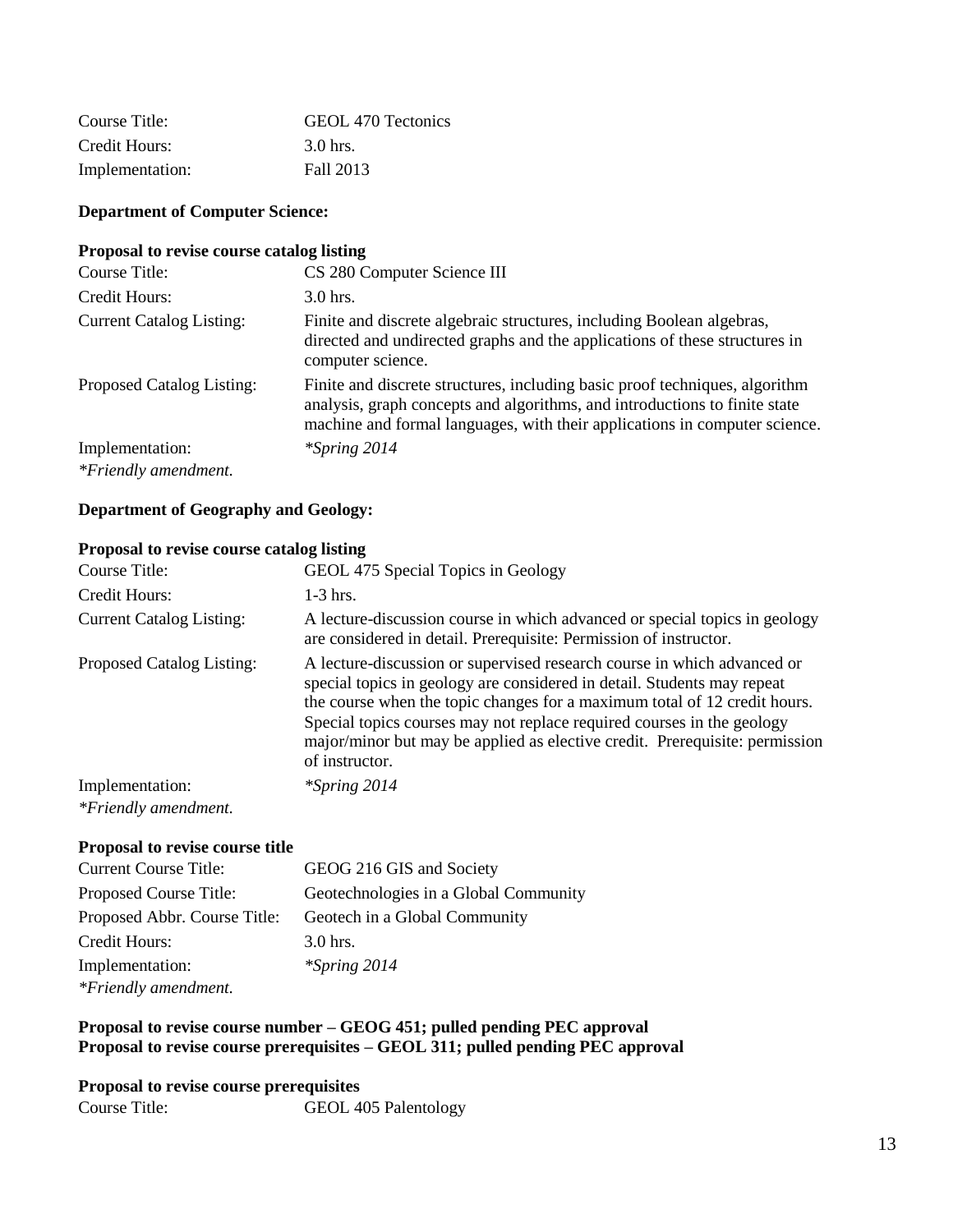| Credit Hours:                 | $4.0$ hrs.                                                    |
|-------------------------------|---------------------------------------------------------------|
| <b>Current Prerequisites:</b> | GEOL 112 and 114 and BIOL 120-121 or permission of instructor |
| Proposed Prerequisites:       | GEOL 112 and 114 and BIOL 122-123 or permission of instructor |
| Implementation:               | $*$ Spring 2014                                               |
| *Friendly amendment.          |                                                               |

## **Department of Biology:**

#### **Proposal to revise course grading system**

| Course Title:                             | <b>BIOL</b> 199 Introduction to Research |
|-------------------------------------------|------------------------------------------|
| Credit Hours:                             | $1.0$ hrs.                               |
| <b>Current Course Grading</b><br>System:  | Pass/Fail only                           |
| <b>Proposed Course Grading</b><br>System: | Standard letter grading                  |
| Implementation:<br>*Friendly amendment.   | <i>*Spring 2014</i>                      |

J. Dusteen Knotts seconded the motion. The consent agenda was approved.

## **ACTION AGENDA**

John Baker moved approval of the following **proposal to make multiple revisions to a course from the Department of Agriculture:**

| <b>Current Course Title:</b>               | <b>AGRO 317 Plant Pathology</b>                                                                                                                                                                                                               |
|--------------------------------------------|-----------------------------------------------------------------------------------------------------------------------------------------------------------------------------------------------------------------------------------------------|
| Credit Hours:                              | $3.0$ hrs.                                                                                                                                                                                                                                    |
| <b>Current Prerequisite:</b>               | None                                                                                                                                                                                                                                          |
| Proposed Prerequisite:                     | AGRO 110 or permission of instructor                                                                                                                                                                                                          |
| <b>Current Course Catalog</b><br>Listing:  | Symptoms, causes and control of some of the more representative plant<br>diseases. Methods of control will be stressed. Lecture, three hours.                                                                                                 |
| <b>Proposed Course Catalog</b><br>Listing: | Introduction to common plant pathogens and diseases of agronomically<br>important field and forage crops, turf, vegetables and ornamentals. Topics<br>include control measures, newly discovered diseases and plant/pathogen<br>interactions. |
| Implementation:<br>*Friendly amendment.    | $*$ Spring 2014                                                                                                                                                                                                                               |

Ashley Chance-Fox seconded the motion. The motion carried.

## Molly Kerby moved approval of the following **proposal to make multiple revisions to a course from the Department of Biology:**

| Course Title:                             | <b>BIOL 317 Plant Pathology</b>                                                                                                             |
|-------------------------------------------|---------------------------------------------------------------------------------------------------------------------------------------------|
| Credit Hours:                             | $3.0$ hrs.                                                                                                                                  |
| <b>Current Prerequisites:</b>             | <b>BIOL</b> 120/121                                                                                                                         |
| Proposed Prerequisites:                   | BIOL 120/121, BIOL 122/123                                                                                                                  |
| <b>Current Course Catalog</b><br>Listing: | Symptoms, causes and control of some of the more representative plant<br>diseases. Methods of control will be stressed. Lecture, two hours; |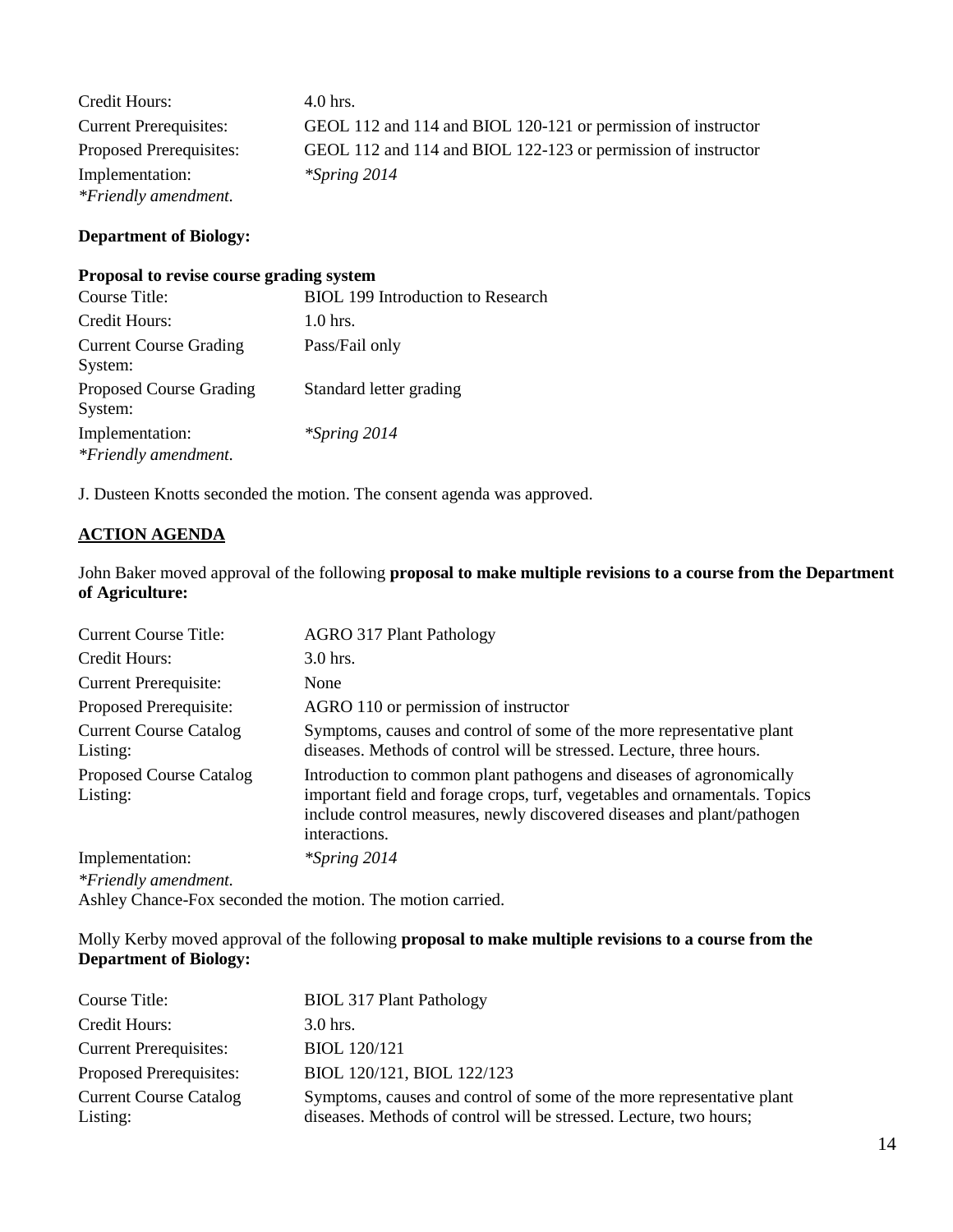|                                | laboratory, two hours.                                                     |
|--------------------------------|----------------------------------------------------------------------------|
| <b>Proposed Course Catalog</b> | Introduction to common plant pathogens and diseases of agronomically       |
| Listing:                       | important field and forage crops, turf, vegetables and ornamentals. Topics |
|                                | include control measures, newly discovered diseases, and plant-pathogen    |
|                                | interactions.                                                              |
| Implementation:                | Spring 2014                                                                |

John Baker seconded the motion. The motion carried.

### Scott Grubbs moved approval of the following **proposal to make multiple revisions to a course from the Department of Geography and Geology:**

| <b>Current Course Title:</b>               | GEOG 391 Data Analysis and Interpretation                                                                                                                                                                                                                                                        |
|--------------------------------------------|--------------------------------------------------------------------------------------------------------------------------------------------------------------------------------------------------------------------------------------------------------------------------------------------------|
| Proposed Course Title:                     | Spatial Data Analysis and Interpretation                                                                                                                                                                                                                                                         |
| Proposed Abbr. Course Title:               | <b>Spatial Data Analysis</b>                                                                                                                                                                                                                                                                     |
| Credit Hours:                              | 3.0 hrs.                                                                                                                                                                                                                                                                                         |
| <b>Current Prerequisites:</b>              | GEOG 100 or GEOL 102, GEOG 110, MATH 116 or higher, and MATH 183                                                                                                                                                                                                                                 |
| Propose Prerequisites:                     | MATH 183 and GEOG 316                                                                                                                                                                                                                                                                            |
| <b>Current Course Catalog</b><br>Listing:  | Basic concept of statistical models and use of samples: variation, statistical<br>measures, distribution, tests of significance, analysis of variance and<br>elementary experimental design, regression, correlation, and chi-square as<br>related to interpretation and use of scientific data. |
| <b>Proposed Course Catalog</b><br>Listing: | Statistical concepts and methods emphasizing their applications in a spatial<br>context. Statistical description and hypothesis testing. Visualization and<br>analysis of spatial patterns and relationships.                                                                                    |
| Implementation:                            | Fall 2013                                                                                                                                                                                                                                                                                        |

J. Dusteen Knotts seconded the motion. The motion carried.

## Scott Grubbs moved approval of the following **proposal to make multiple revisions to a course from the Department of Geography and Geology:**

| <b>Current Course Title:</b>                                                                   | GEOG 484 Planning: Theory and Application                                                                        |
|------------------------------------------------------------------------------------------------|------------------------------------------------------------------------------------------------------------------|
| Proposed Course Title:                                                                         | Planning for Global Change                                                                                       |
| Proposed Abbr. Course Title:                                                                   | Planning for Global Change                                                                                       |
| Credit Hours:                                                                                  | $3.0$ hrs.                                                                                                       |
| <b>Current Course Number:</b>                                                                  | <b>GEOG 484</b>                                                                                                  |
| Proposed Course Number:                                                                        | <b>GEOG 384</b>                                                                                                  |
| <b>Current Prerequisites:</b>                                                                  | GEOG 240 and GEOG 317                                                                                            |
| Propose Prerequisites:                                                                         | GEOG 280 and GEOG 316                                                                                            |
| <b>Current Course Catalog</b><br>Listing:                                                      | An analysis of advanced topics and results of recent research in city and<br>regional planning.                  |
| <b>Proposed Course Catalog</b><br>Listing:                                                     | An analysis of advanced topics and results of global change on planning for<br>cities, regions, and communities. |
| Implementation:<br>*Friendly amendment.<br>John Balzar seconded the motion. The motion carried | $*$ Spring 2014                                                                                                  |

John Baker seconded the motion. The motion carried.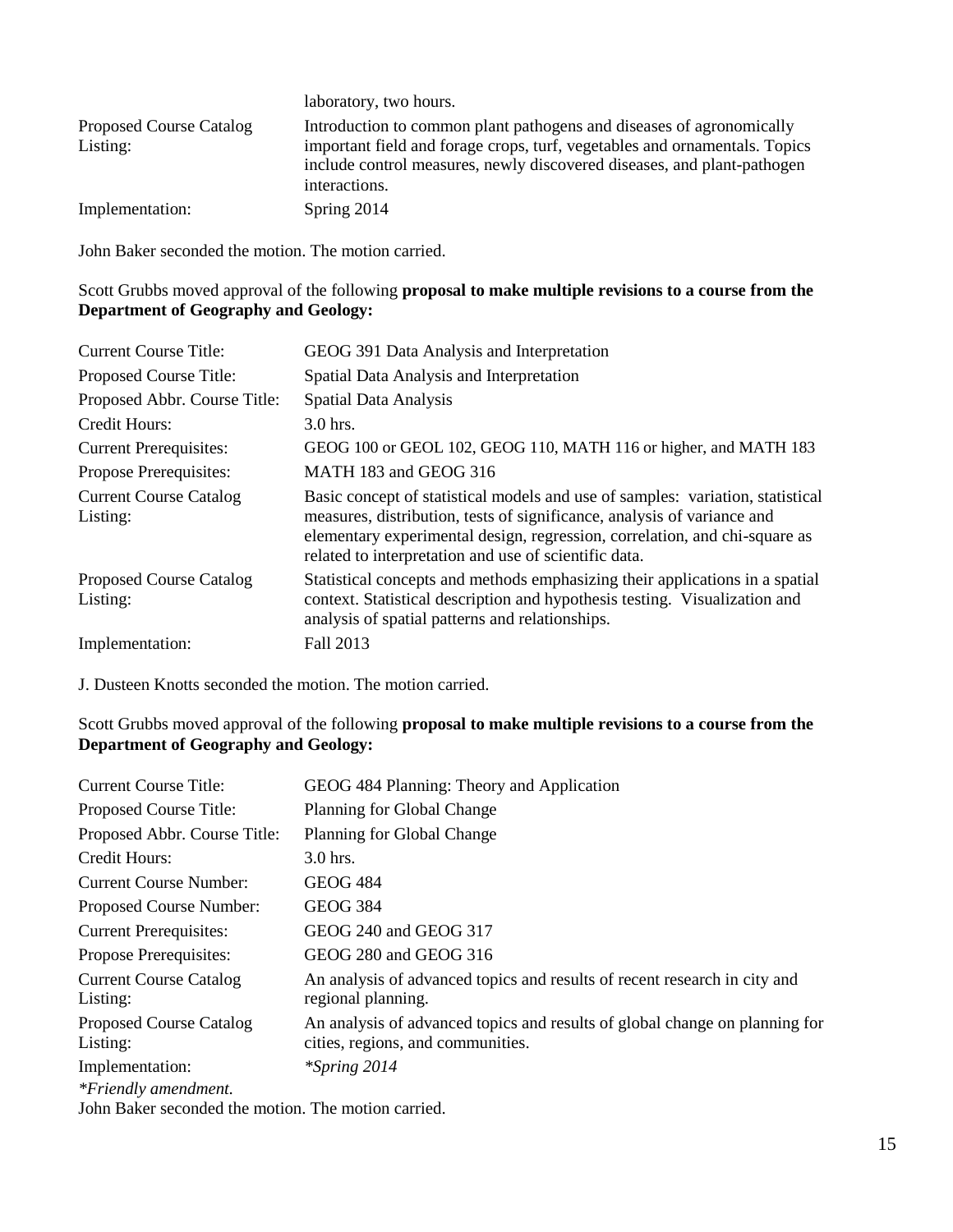## Ashley Chance-Fox moved approval of the following **proposal to make multiple revisions to a course from the Department of Architectural & Manufacturing Sciences:**

| <b>Current Course Title:</b>                        | AMS 301 Introduction to Food Science and Technology                                                                                                |
|-----------------------------------------------------|----------------------------------------------------------------------------------------------------------------------------------------------------|
| Credit Hours:                                       | $3.0$ hrs.                                                                                                                                         |
| <b>Current Prerequisites:</b>                       | CHEM 105, BIOL 207/208                                                                                                                             |
| Proposed Prerequisite:                              | <b>CHEM 105</b>                                                                                                                                    |
| <b>Current Course Catalog</b><br>Listing:           | Basic concepts of transport and storage of liquids and solids, and heating<br>and cooling of food ingredients and food products.                   |
| <b>Proposed Course Catalog</b><br>Listing:          | A comprehensive introduction to the basic concepts and principles of food<br>science and the role of science in food processing and manufacturing. |
| Implementation:                                     | $*$ Spring 2014                                                                                                                                    |
| *Friendly amendment.                                |                                                                                                                                                    |
| John Baker seconded the motion. The motion carried. |                                                                                                                                                    |

J. Dusteen Knotts moved approval of the following **proposal to create a new course from the Department of Biology:**

| Course Title:                       | <b>BIOL 457 Herpetology</b>                                                                                  |
|-------------------------------------|--------------------------------------------------------------------------------------------------------------|
| Abbr. Course Title:                 | Herpetology                                                                                                  |
| Credit Hours:                       | 4.0 hrs.                                                                                                     |
| Prerequisites:                      | BIOL 224/225 with a grade of "C" (or higher) or consent of instructor                                        |
| <b>Course Catalog Listing:</b>      | The diversity, biology, and conservation of reptiles and amphibians. Off-<br>campus travel will be required. |
| Implementation:                     | Fall 2013                                                                                                    |
| See revised proposal for revisions. |                                                                                                              |

Grace Lartey seconded the motion. The motion carried.

Ashley Chance-Fox moved approval of the following **proposals to create a new course from the Department of Chemistry:**

| Course Title:                       | CHEM 240 Introduction to Organic Chemistry                                                                                                                                |
|-------------------------------------|---------------------------------------------------------------------------------------------------------------------------------------------------------------------------|
| Abbr. Course Title:                 | Intro Organic Chemistry                                                                                                                                                   |
| Credit Hours:                       | $3.0$ hrs.                                                                                                                                                                |
| Prerequisites:                      | CHEM 222 and CHEM 223                                                                                                                                                     |
| <b>Course Catalog Listing:</b>      | An introduction to selected topics in organic chemistry including structure-<br>property relationships, bonding, functional groups, and acid-base reaction<br>mechanisms. |
| Implementation:                     | Summer 2013                                                                                                                                                               |
| See revised proposal for revisions. |                                                                                                                                                                           |

| Course Title:           | CHEM 421 Inorganic Chemistry laboratory                               |
|-------------------------|-----------------------------------------------------------------------|
| Abbr. Course Title:     | Inorganic Chem Lab                                                    |
| Credit Hours:           | 1.0 <sub>hr.</sub>                                                    |
| Corequisite:            | CHEM 420                                                              |
| Course Catalog Listing: | A laboratory course emphasizing the synthesis and characterization of |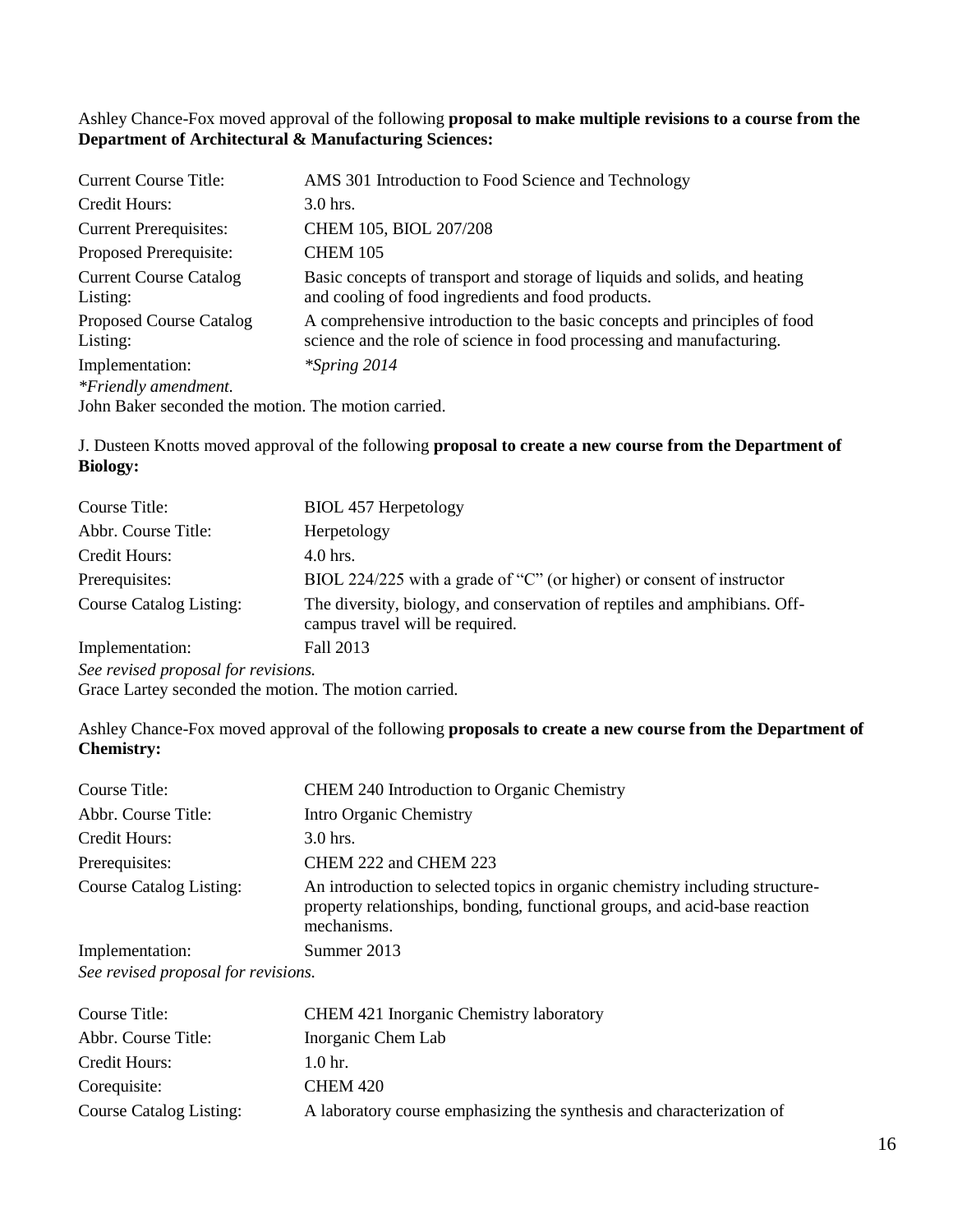inorganic compounds of the main group and transition metals. Laboratory meets once a week for three hours. (Course fee) Implementation: Spring 2014 *See revised proposal for revisions.* Scott Grubbs seconded the motion. The motion carried.

John Baker moved approval of the following **proposal to create a new course from the Department of Chemistry:**

| Course Title:                                         | CHEM *306 Food Chemistry                                                                                                                                                                                                   |
|-------------------------------------------------------|----------------------------------------------------------------------------------------------------------------------------------------------------------------------------------------------------------------------------|
| Abbr. Course Title:                                   | Food Chemistry                                                                                                                                                                                                             |
| Credit Hours:                                         | $3.0$ hrs.                                                                                                                                                                                                                 |
| Prerequisites:                                        | CHEM 107/108, or CHEM 109, *or permission of instructor.                                                                                                                                                                   |
| <b>Course Catalog Listing:</b>                        | An understanding of the fundamental building blocks in foods (proteins,<br>lipids, carbohydrates, and minerals) and chemical, physical, and biological<br>phenomena that affect food quality, texture, flavor, and safety. |
| Implementation:                                       | Fall 2014                                                                                                                                                                                                                  |
| *Friendly amendment.                                  |                                                                                                                                                                                                                            |
| See revised proposal for revisions.                   |                                                                                                                                                                                                                            |
| Grace Lartey seconded the motion. The motion carried. |                                                                                                                                                                                                                            |

Scott Grubbs moved approval of the following **proposal to create a new course from the Department of Geography and Geology:**

| Course Title:                  | GEOG 103 Our Dynamic Planet                                                                                                                                                            |
|--------------------------------|----------------------------------------------------------------------------------------------------------------------------------------------------------------------------------------|
| Abbr. Course Title:            | Our Dynamic Planet                                                                                                                                                                     |
| Credit Hours:                  | $3.0$ hrs.                                                                                                                                                                             |
| <b>Course Catalog Listing:</b> | Introduction to the spatial dimension of Earth's dynamic systems and how<br>they affect people. These include the atmosphere, hydrosphere, and<br>lithosphere. Equivalent to GEOL 103. |
| Implementation:                | Fall 2014                                                                                                                                                                              |

John Baker seconded the motion. The motion carried.

John Baker moved approval of the following **proposal to create a new course from the Department of Physics and Astronomy:**

| Course Title:                  | PHYS 215 Seminar for Physics Learning Assistants                                                                                                   |
|--------------------------------|----------------------------------------------------------------------------------------------------------------------------------------------------|
| Abbr. Course Title:            | <b>Seminar Physics Learning Assts</b>                                                                                                              |
| Credit Hours:                  | $1.0$ hrs.                                                                                                                                         |
| Prerequisites:                 | A college level physics course and acceptance to serve as a learning<br>assistant or permission of instructor.                                     |
| <b>Course Catalog Listing:</b> | Introduces students to basic theory and practical skills for assisting<br>instructors as learning assistants in active-engagement physics courses. |
| Implementation:                | Fall 2013                                                                                                                                          |

Scott Grubbs seconded the motion. The motion carried.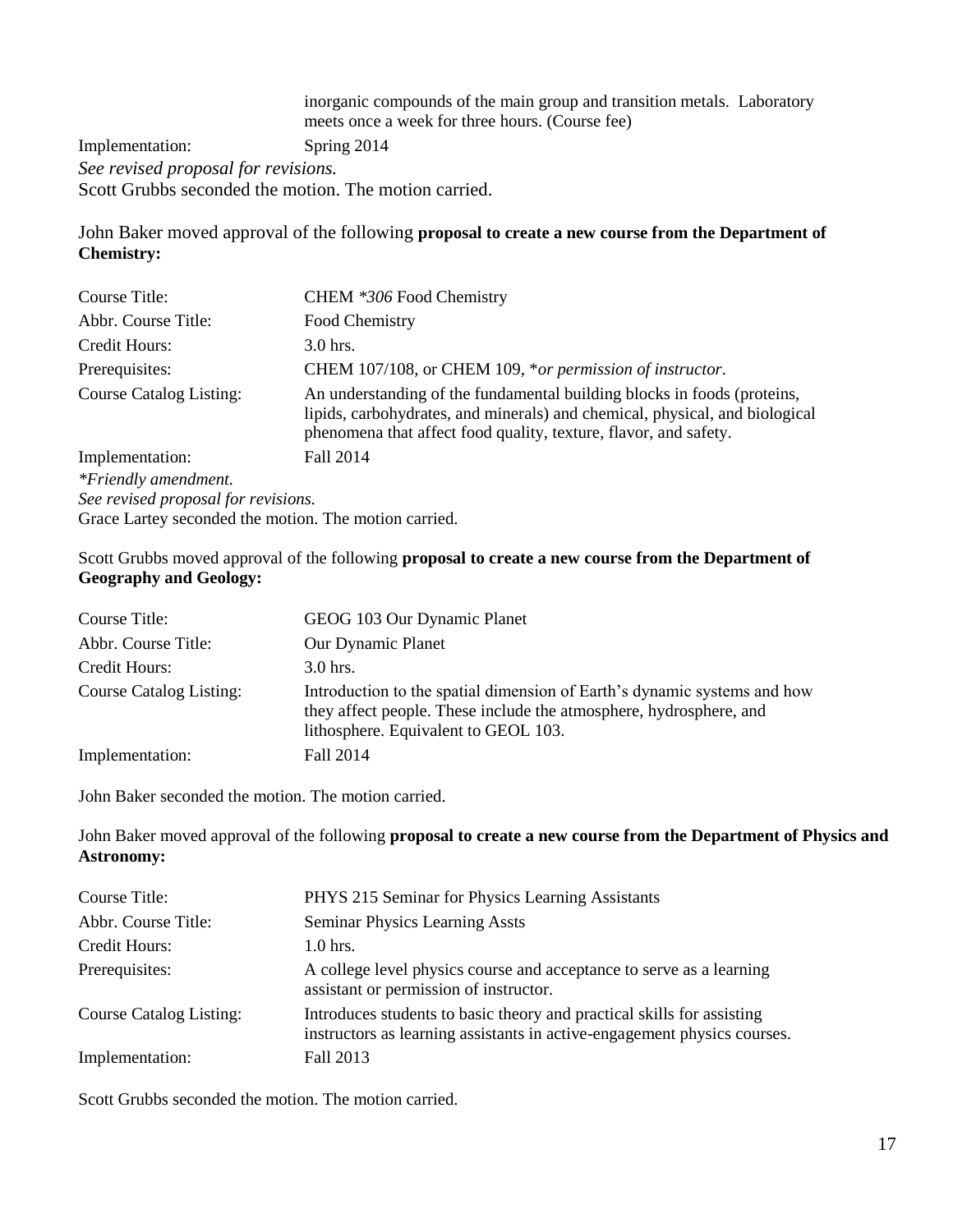John Baker moved approval of the **following proposal to revise a program from the Department of Physics and Astronomy:**

| Program Title:                                              | Minor in Earth Science                                                                                                                                                                         |
|-------------------------------------------------------------|------------------------------------------------------------------------------------------------------------------------------------------------------------------------------------------------|
| Reference Number:                                           | 353                                                                                                                                                                                            |
| <b>Required Hours:</b>                                      | 23                                                                                                                                                                                             |
| Identification:                                             | Revise the program structure to correct imbalance between lower- and<br>$\bullet$<br>upper-division hours.<br>Add additional electives and remove ASTR 214 from required options.<br>$\bullet$ |
| <b>Effective Catalog Year:</b><br>See proposal for details. | Fall 2013                                                                                                                                                                                      |

Scott Grubbs seconded the motion. The motion carried.

## John Baker moved approval of the **following proposal to create an equivalent course from the Department of Geography and Geology:**

| Course Title:               | GEOL 103 Our Dynamic Planet |
|-----------------------------|-----------------------------|
| Credit Hours:               | 3.0 hrs.                    |
| Proposed Equivalent Course: | GEOG 103                    |
| Implementation:             | Fall 2014                   |

J. Dusteen Knotts seconded the motion. The motion carried.

## **COLLEGE OF HEALTH AND HUMAN SERVICES**

## **CONSENT AGENDA**

Molly Kerby moved approval of the consent agenda.

## **Department of Family and Consumer Sciences:**

### **Proposal to delete a course**

| Course Title:   | FACS 371 Lodging Management |
|-----------------|-----------------------------|
| Credit Hours:   | 3.0 hrs.                    |
| Implementation: | Fall 2013                   |

## **Department of Kinesiology, Recreation & Sport:**

#### **Proposal to delete a course**

| Course Title:   | PE 344 Coaching Swimming  |
|-----------------|---------------------------|
| Credit Hours:   | $3.0$ hrs.                |
| Implementation: | Summer 2013               |
| Course Title:   | PE 348 Coaching of Soccer |
| Credit Hours:   | 3.0 hrs.                  |
| Implementation: | Summer 2013               |
|                 |                           |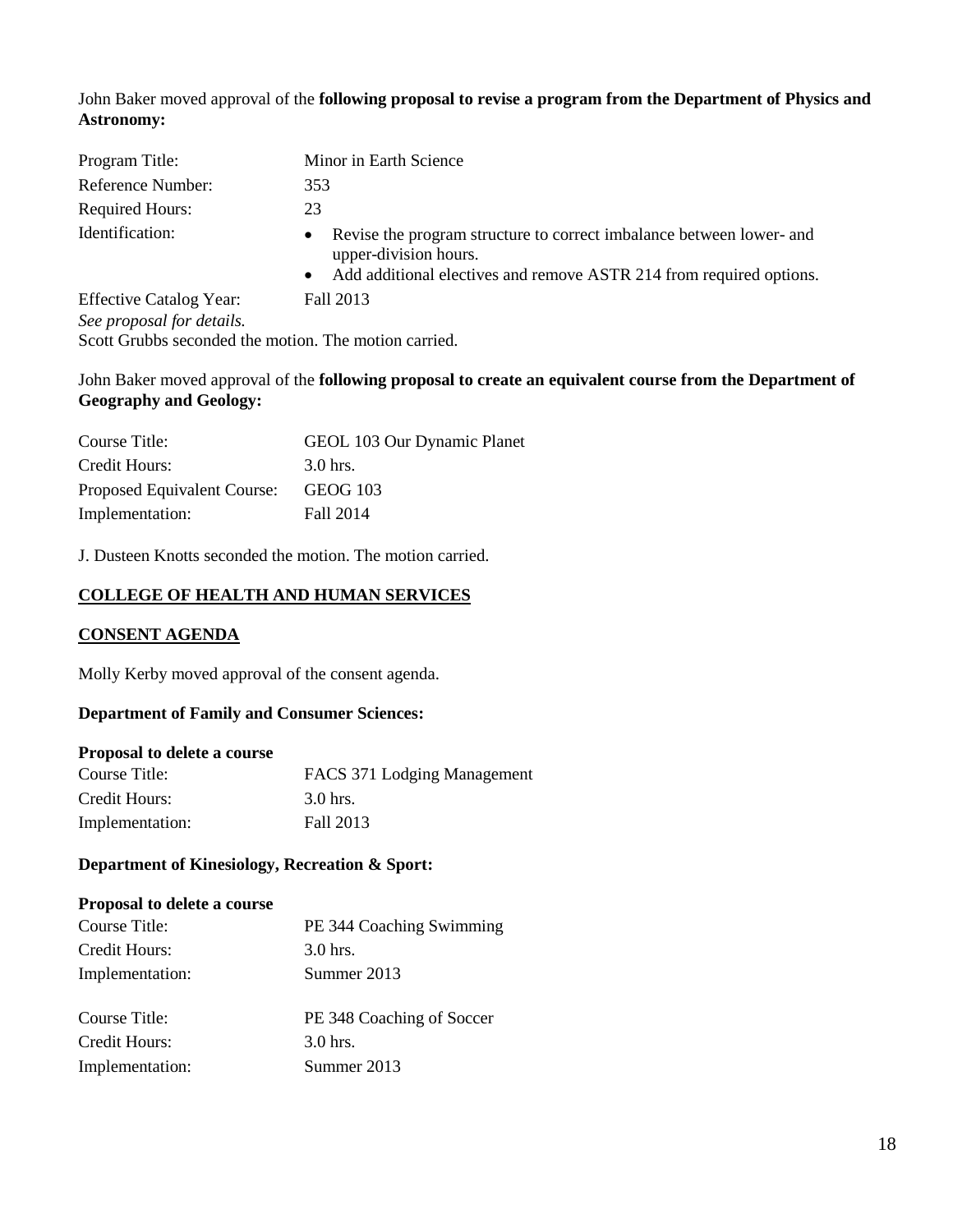| Course Title:   | REC 489 Recreation Practicum |
|-----------------|------------------------------|
| Credit Hours:   | 3.0 hrs.                     |
| Implementation: | Summer 2013                  |

# **Department of Public Health:**

# **Proposal to delete a course**

| Course Title:        | ENV 310 General Hydrology                                         |
|----------------------|-------------------------------------------------------------------|
| <b>Credit Hours:</b> | 3.0 hrs.                                                          |
| Implementation:      | Fall 2013                                                         |
| Course Title:        | ENV 327 Physical Hazards Recognition and Control II               |
| Credit Hours:        | 3.0 hrs.                                                          |
| Implementation:      | Fall 2013                                                         |
| <b>Course Title:</b> | ENV 331 Hazardous Materials Recognition and Control               |
| Credit Hours:        | 3.0 hrs.                                                          |
| Implementation:      | Fall 2013                                                         |
| Course Title:        | ENV 367 Supervised Work Experience in Industry                    |
| Credit Hours:        | $1-6$ hrs.                                                        |
| Implementation:      | Fall 2013                                                         |
| Course Title:        | ENV 369 Co-op in the Environment                                  |
| <b>Credit Hours:</b> | 3.0 hrs.                                                          |
| Implementation:      | Fall 2013                                                         |
| <b>Course Title:</b> | ENV 420 Fire Prevention, Environment Health, and Safety Processes |
| <b>Credit Hours:</b> | 3.0 hrs.                                                          |
| Implementation:      | Fall 2013                                                         |
| <b>Course Title:</b> | ENV 440 Industrial Hygiene I                                      |
| <b>Credit Hours:</b> | 3.0 hrs.                                                          |
| Implementation:      | Fall 2013                                                         |
| Course Title:        | ENV 441 Industrial Hygiene I Lab                                  |
| Credit Hours:        | 1.0 hrs.                                                          |
| Implementation:      | Fall 2013                                                         |
| <b>Course Title:</b> | ENV 442 Industrial Hygiene II                                     |
| <b>Credit Hours:</b> | 3.0 hrs.                                                          |
| Implementation:      | Fall 2013                                                         |
| <b>Course Title:</b> | ENV 443 Industrial Hygiene II Lab                                 |
| <b>Credit Hours:</b> | 1.0 hrs.                                                          |
| Implementation:      | Fall 2013                                                         |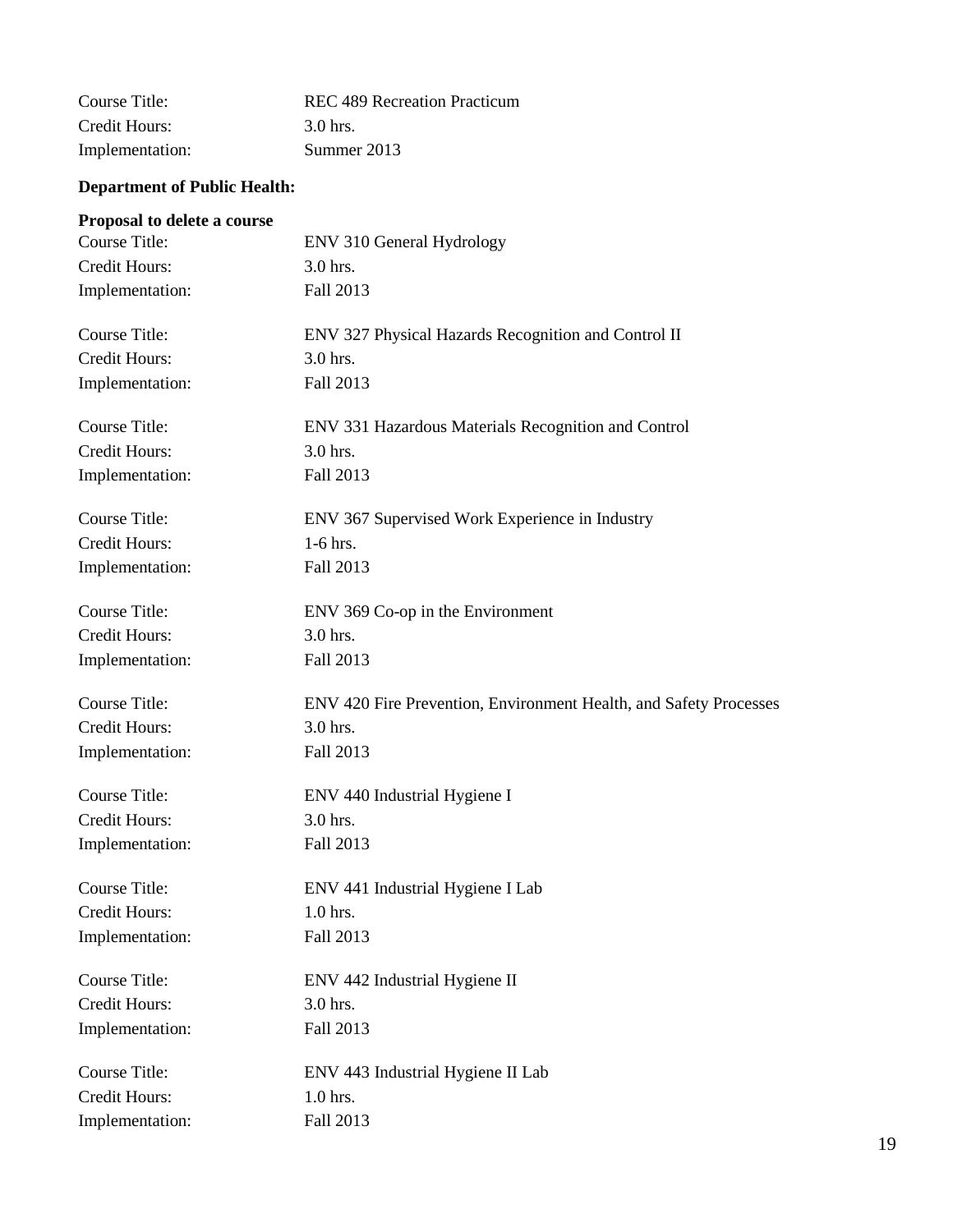| Course Title:                | PH 101 Dynamics of Alcohol and Other Drug Use        |
|------------------------------|------------------------------------------------------|
| Credit Hours:                | $1.0$ hrs.                                           |
| Implementation:              | Fall 2013                                            |
| Course Title:                | PH 150 Applied Health: Weight Control                |
| Credit Hours:                | 3.0 hrs.                                             |
| Implementation:              | Fall 2013                                            |
| <b>Course Title:</b>         | PH 363 Health Services for School Personnel          |
| <b>Credit Hours:</b>         | 3.0 hrs.                                             |
| Implementation:              | Fall 2013                                            |
| Course Title:                | PH 460 School and Community Health Workshop          |
| <b>Credit Hours:</b>         | 3.0 hrs.                                             |
| Implementation:              | Fall 2013                                            |
| Course Title:                | PH 466 Clinical Health Education                     |
| Credit Hours:                | 3.0 hrs.                                             |
| Implementation:              | Fall 2013                                            |
| <b>Course Title:</b>         | PH 489 Senior Project                                |
| Credit Hours:                | 3.0 hrs.                                             |
| Implementation:              | Fall 2013                                            |
| <b>Course Title:</b>         | SFTY 370 Driver Education and Traffic Safety I       |
| <b>Credit Hours:</b>         | $3.0$ hrs.                                           |
| Implementation:              | Fall 2013                                            |
| <b>Course Title:</b>         | SFTY 470 Driver Education and Traffic Safety II      |
| Credit Hours:                | 3.0 hrs.                                             |
| Implementation:              | Fall 2013                                            |
| <b>Course Title:</b>         | <b>SFTY 471 Advanced Studies in Driver Education</b> |
| <b>Credit Hours:</b>         | 3.0 hrs.                                             |
| Implementation:              | Fall 2013                                            |
| Proposal to suspend a course |                                                      |

| Course Title:   | ENV 471 Industrial Ventilation |
|-----------------|--------------------------------|
| Credit Hours:   | 3.0 hrs.                       |
| Implementation: | Fall 2013                      |

Ashley Chance-Fox seconded the motion. The consent agenda was approved.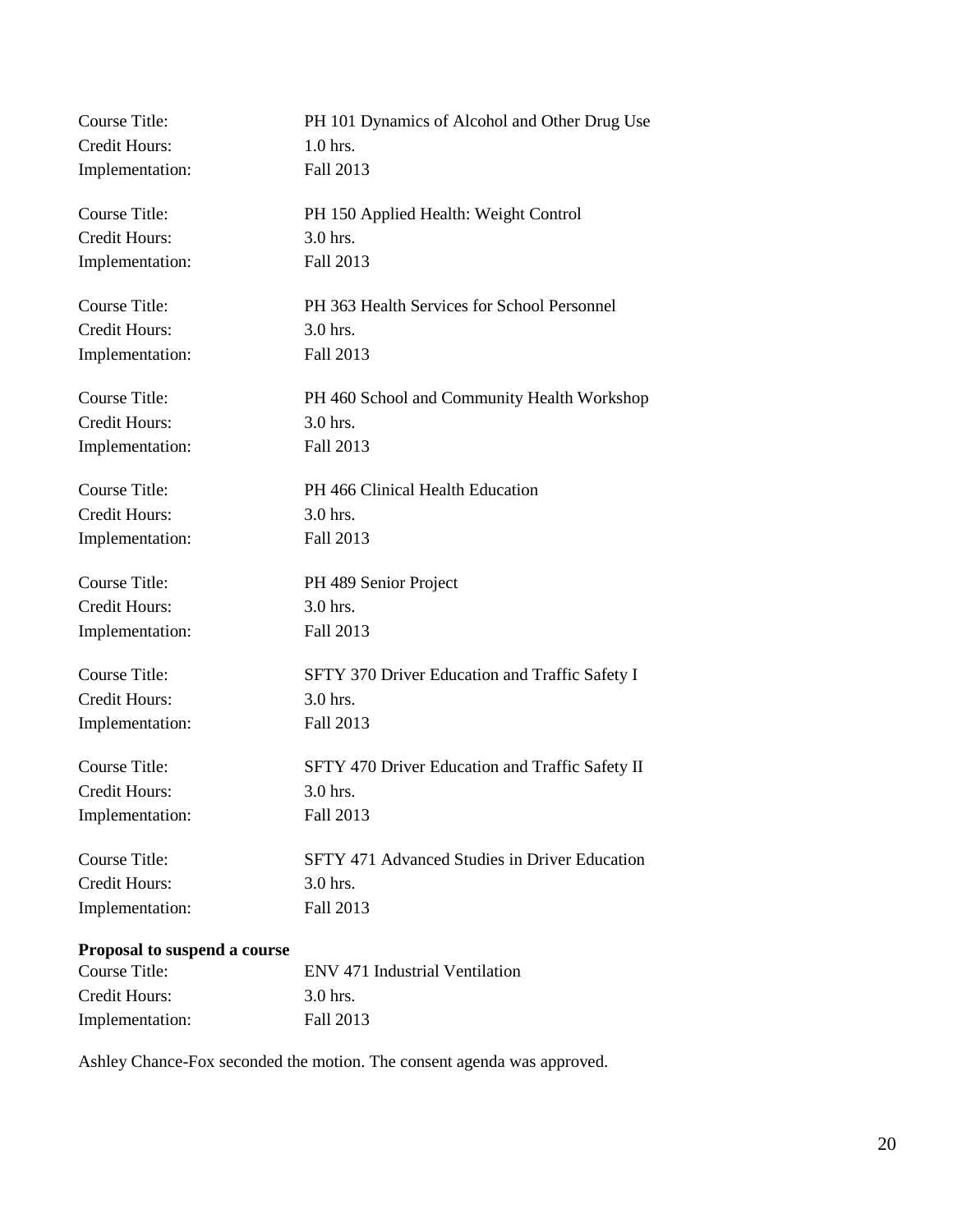## **ACTION AGENDA**

Grace Lartey moved approval of the following **proposals to create a new course from the Department of Family and Consumer Sciences:**

| Course Title:                  | HMD 313 Practicum in Hospitality Management                                                                                                                                                                                                                                                                                                         |
|--------------------------------|-----------------------------------------------------------------------------------------------------------------------------------------------------------------------------------------------------------------------------------------------------------------------------------------------------------------------------------------------------|
| Abbr. Course Title:            | Practicum in Hospitality Mgt.                                                                                                                                                                                                                                                                                                                       |
| Credit Hours:                  | $3-6$ hrs.                                                                                                                                                                                                                                                                                                                                          |
| Prerequisites:                 | HMD-171 or HMD-271 and Sophomore Standing                                                                                                                                                                                                                                                                                                           |
| <b>Course Catalog Listing:</b> | Supervised work experience in hospitality management and tourism.<br>Students acquire experience in a professional performance setting at an<br>approved site. Students are required to find their own practicum site and<br>provide their own transportation to the site. Repeatable up to a maximum<br>of six hours.                              |
| Implementation:                | Summer 2013                                                                                                                                                                                                                                                                                                                                         |
| Course Title:                  | HMD 410 Internship in Hospitality Management                                                                                                                                                                                                                                                                                                        |
| Abbr. Course Title:            | Internship in Hospitality Mgt.                                                                                                                                                                                                                                                                                                                      |
| Credit Hours:                  | $3-6$ hrs.                                                                                                                                                                                                                                                                                                                                          |
| Prerequisites:                 | HMD 313 and Junior standing                                                                                                                                                                                                                                                                                                                         |
| <b>Course Catalog Listing:</b> | Advanced supervised professional experience in hospitality management<br>and tourism. Students acquire management experience in a professional<br>performance setting at an approved site. Students are required to find their<br>own internship site and provide their own transportation to the site.<br>Repeatable up to a maximum of six hours. |
| Implementation:                | Summer 2013                                                                                                                                                                                                                                                                                                                                         |

John Baker seconded the motion. The motion carried.

J. Dusteen Knotts moved approval of the following **proposal to create a new course from the School of Nursing:**

| Course Title:                  | NURS 345 Agricultural Health Nursing                                                                                                                                                                                                                                     |
|--------------------------------|--------------------------------------------------------------------------------------------------------------------------------------------------------------------------------------------------------------------------------------------------------------------------|
| Credit Hours:                  | $3.0$ hrs.                                                                                                                                                                                                                                                               |
| Prerequisite:                  | Completion of first semester pre-licensure BSN nursing program or<br>permission of instructor.                                                                                                                                                                           |
| <b>Course Catalog Listing:</b> | Explores issues influencing the health of agricultural workers with<br>emphasis on the role of the nurse in recognizing and preventing agricultural<br>illnesses and injuries along with strategies to promote the health of<br>agricultural workers and their families. |
| Implementation:                | Fall 2013                                                                                                                                                                                                                                                                |

Grace Lartey seconded the motion. The motion carried.

### **UNIVERSITY COLLEGE**

# **CONSENT AGENDA**

John Baker moved approval of the consent agenda.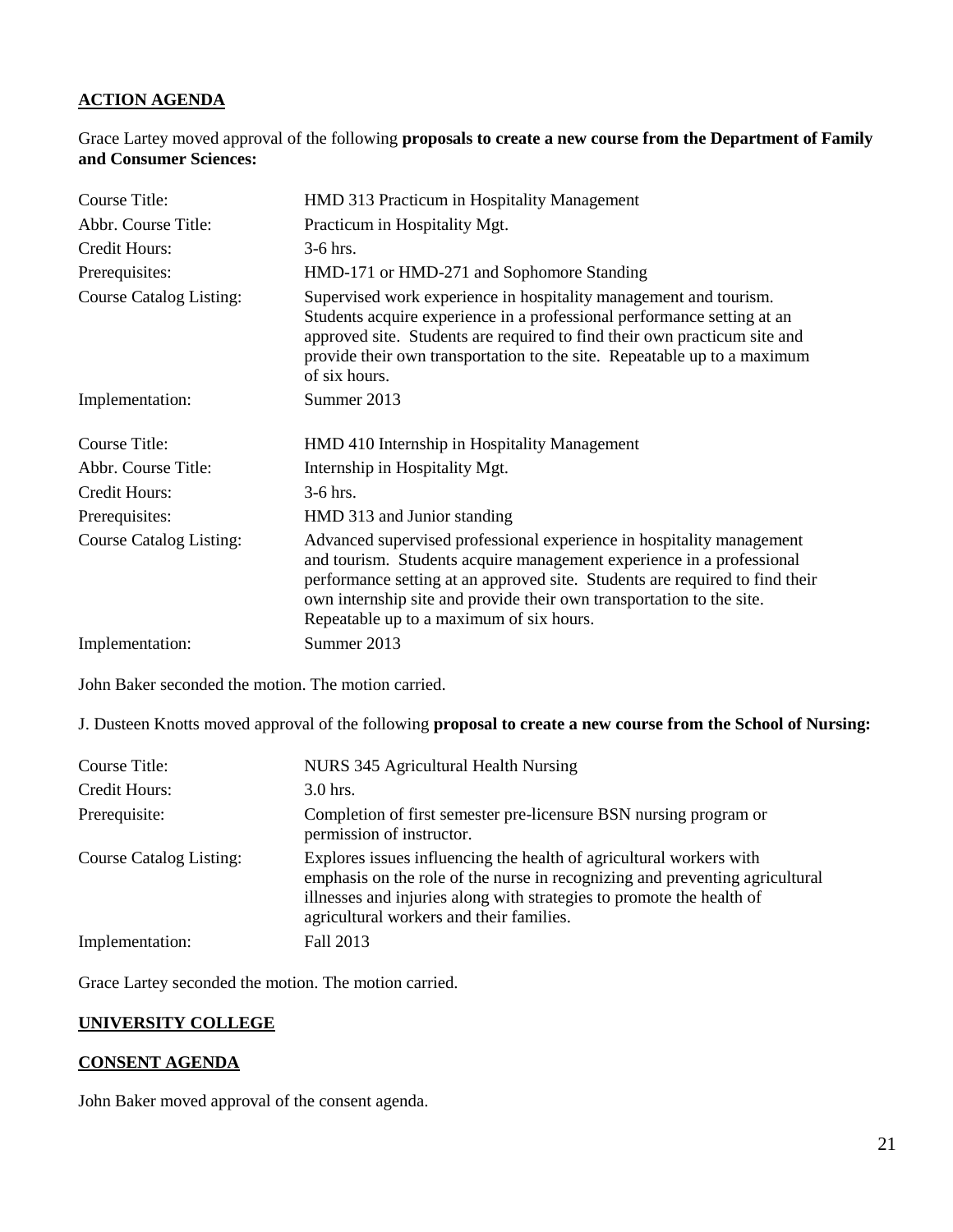## **Department of Academic Support:**

### **Proposal to delete a course**

| Course Title:   | DMA 080C Basic Geometry           |
|-----------------|-----------------------------------|
| Credit Hours:   | $3.0$ hrs.                        |
| Implementation: | Fall 2013                         |
| Course Title:   | DPE 052C Wellness – Body Recall   |
| Credit Hours:   | $1.0$ hrs.                        |
| Implementation: | Fall 2013                         |
| Course Title:   | <b>ENGL 110C Written Argument</b> |
| Credit Hours:   | 3.0 hrs.                          |
| Implementation: | Fall 2013                         |

## **Department of Professional Studies:**

#### **Proposal to delete a course**

| Course Title:   | PLS 297 C Litigation Practice and Procedure |
|-----------------|---------------------------------------------|
| Credit Hours:   | 3.0 hrs.                                    |
| Implementation: | Fall 2013                                   |

Ashley Chance-Fox seconded the motion. The consent agenda was approved.

### **ACTION AGENDA**

Scott Grubbs moved approval of the following **proposal to make multiple revisions to a course from the Honors Academy:**

| <b>Current Course Title:</b>     | HON 380 Trends Shaping Our Future                                                                                                                                                                                                                 |
|----------------------------------|---------------------------------------------------------------------------------------------------------------------------------------------------------------------------------------------------------------------------------------------------|
| Proposed Course Title:           | Trends Shaping Our Future: Local and Global Perspectives                                                                                                                                                                                          |
| Proposed Abbr. Title:            | Our Future: Local and Global                                                                                                                                                                                                                      |
| Credit Hours:                    | $3.0$ hrs.                                                                                                                                                                                                                                        |
| <b>Current Catalog Listing:</b>  | An interdisciplinary examination of significant environmental,<br>demographic, political, technological, and economic trends that will shape<br>the world over the next several decades.                                                          |
| <b>Proposed Catalog Listing:</b> | An interdisciplinary examination of significant environmental,<br>demographic, political, technological, and economic trends that will shape<br>the world over the next several decades. Issues are examined on both a<br>local and global scale. |
| Implementation:                  | Spring 2014                                                                                                                                                                                                                                       |

John Baker seconded the motion. The motion carried.

J. Dusteen Knotts moved approval of the following **proposal to create a new course from the Department of Interdisciplinary Studies:** 

Course Title: IDST 250 Prior Learning Portfolio Development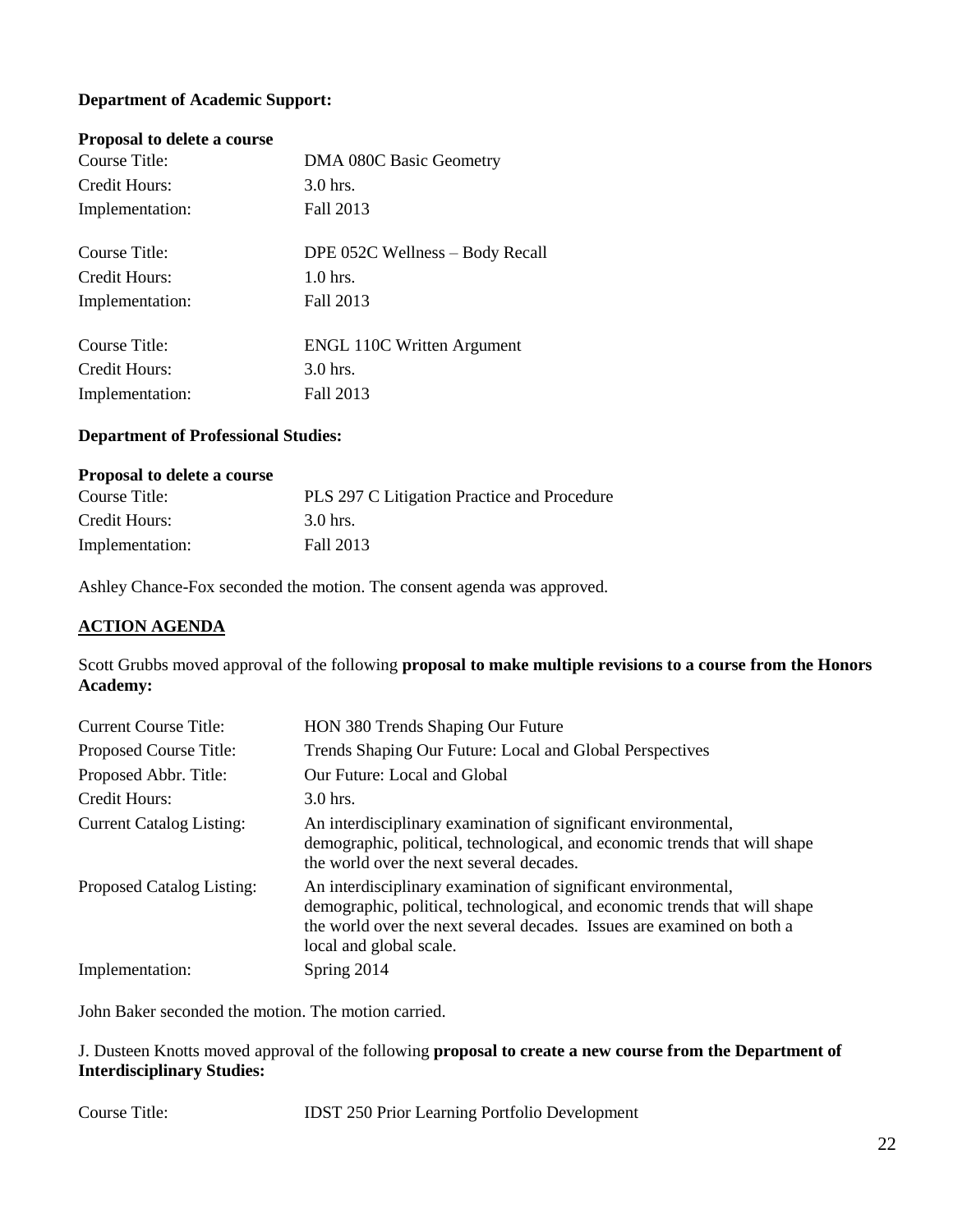| Credit Hours:                  | $3.0$ hrs.                                                                                                                                                                                                                                                                                                        |
|--------------------------------|-------------------------------------------------------------------------------------------------------------------------------------------------------------------------------------------------------------------------------------------------------------------------------------------------------------------|
| Prerequisite:                  | Permission of instructor                                                                                                                                                                                                                                                                                          |
| <b>Course Catalog Listing:</b> | Leads students through the development of a portfolio demonstrating prior<br>college-level knowledge and skills in academic areas. Portfolio may be<br>evaluated for academic credit not to exceed one-fourth of the *major/minor<br>nor one-fourth of the credit hours required for the *credential. Course fee. |
| Implementation:                | Fall 2013                                                                                                                                                                                                                                                                                                         |

*\*Friendly amendment.*

Grace Lartey seconded the motion. Ashley Chance-Fox moved to postpone discussion of the course pending approval of the Policy to Grant Credit for Prior Learning found in the Academic Policy Subcommittee Report. Grace Lartey seconded the motion, and the motion carried. After the Credit for Prior Learning policy was approved, the motion to approve the new course was approved.

### J. Dusteen Knotts moved approval of the following **proposal to create a new course from the Department of Interdisciplinary Studies:**

| Course Title:                       | <b>IDST 390 Applications of Interdisciplinary Studies</b>                                                                                                                                        |
|-------------------------------------|--------------------------------------------------------------------------------------------------------------------------------------------------------------------------------------------------|
| Credit Hours:                       | 3.0 hrs.                                                                                                                                                                                         |
| Prerequisite:                       | Junior standing or permission of the instructor.                                                                                                                                                 |
| <b>Course Catalog Listing:</b>      | Application of Interdisciplinary Studies model to an<br>overarching cultural concern or theme. Students will apply knowledge from<br>different areas of study toward a specified research topic. |
| Implementation:                     | Fall 2013                                                                                                                                                                                        |
| See revised proposal for revisions. |                                                                                                                                                                                                  |

John Baker seconded the motion. The motion carried.

Molly Kerby moved approval of the following **proposals to create a new course from the Department of Professional Studies:**

| Course Title:                  | PLS 194C Legal Technology                                                                                                                                         |
|--------------------------------|-------------------------------------------------------------------------------------------------------------------------------------------------------------------|
| Proposed Abbr. Course Title:   | Legal Technology                                                                                                                                                  |
| Credit Hours:                  | $3.0$ hrs.                                                                                                                                                        |
| <b>Course Catalog Listing:</b> | Survey of computer software programs, hardware and other technology<br>relevant to the modern law practice.                                                       |
| Implementation:                | Fall 2013                                                                                                                                                         |
| Course Title:                  | <b>PLS 200C Legal Ethics</b>                                                                                                                                      |
| Proposed Abbr. Course Title:   | Legal Ethics                                                                                                                                                      |
| Credit Hours:                  | 3.0 hrs.                                                                                                                                                          |
| Prerequisite:                  | PLS 190C (Pre- or Co-Requisite)                                                                                                                                   |
| <b>Course Catalog Listing:</b> | Study, analysis and application of codes of professional responsibility and<br>standards of conduct governing the practice of law in state and federal<br>courts. |
| Implementation:                | Fall 2013                                                                                                                                                         |
| Course Title:                  | PLS 350C Evidence                                                                                                                                                 |
| Proposed Abbr. Course Title:   | Evidence                                                                                                                                                          |